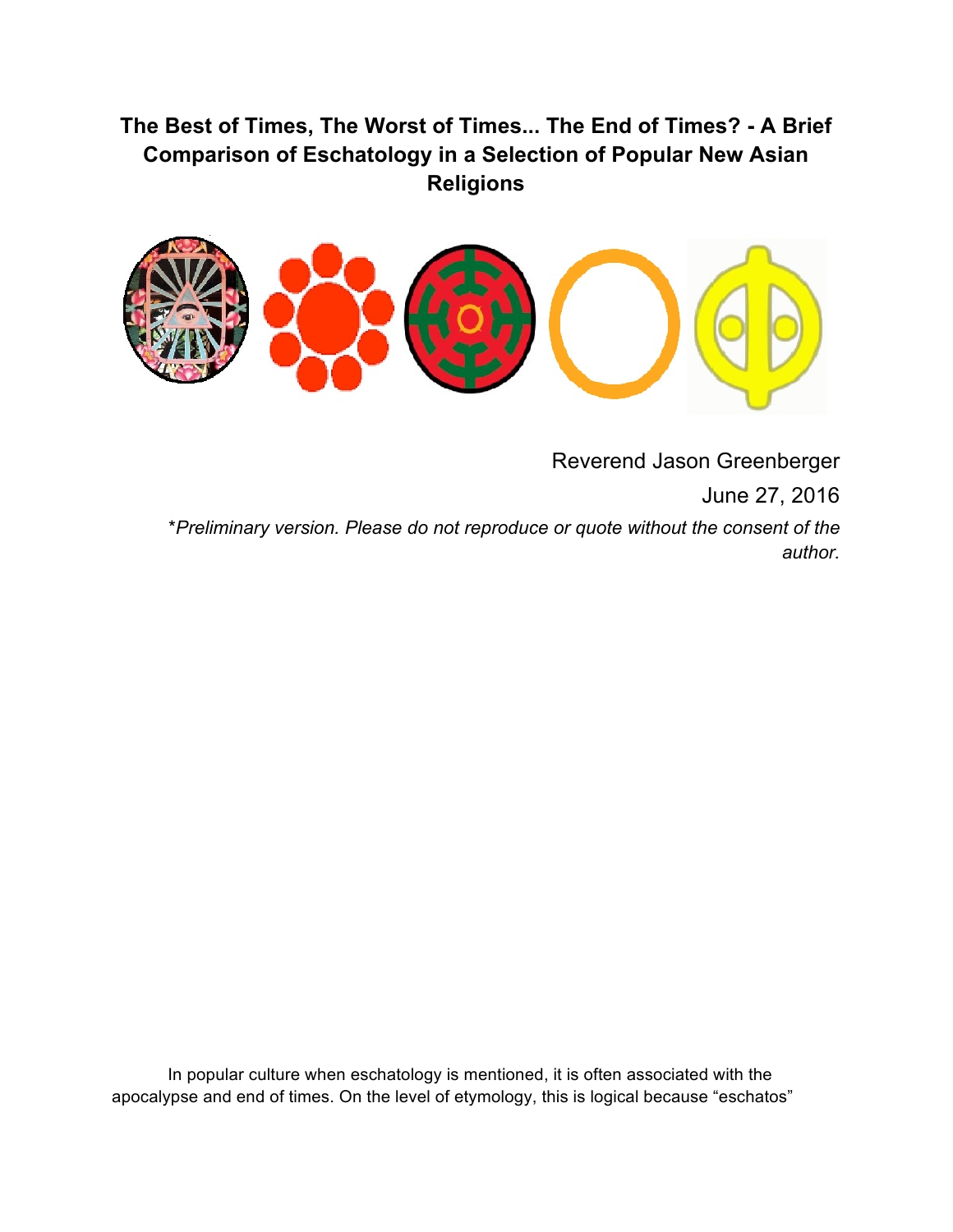means "last." However, in popular usage, eschatology can more broadly refer to the end of one age and the start of a new age. With this functional definition in mind, theologically defined eras of humanity, can be examined and compared within a sample of popular new Asian religions. Doing so reveals a pronounced tendency, wherein the impetus for the founding of these new religions is frequently based on the notion that the current era is a novel and pivotal era for humankind. It further follows that this new era for humanity requires a new unifying form of religion to usher humankind into the zenith of its potential.

This eschatology-driven worldview is an especially pronounced feature in Vietnam's Caodaism (道高臺 Đạo Cao Đài), China and Taiwan's Yīguàn Dào (一貫道), and Korea's Daesoonjinrihoe (大巡真理會 Daesunjillihoe). By contrast, Japan's Oomoto (大本 Ōmoto) and Korea's Won Buddhism (圓佛教 Wonbulgyo) take a somewhat more subdued and implicit approach wherein both religions resist the creation of a detailed taxonomy to categorize the eras of humanity. It is certainly the case that their conception of the new world and the old world, makes fewer assertions than the more detailed taxonomies developed by the three previously mentioned religions of Caodaism, Yīguàn Dào, and Daesoonjinrihoe. That being said, Oomoto and Won Buddhism still follow the general model of seeing the current era as uniquely requiring their respective religious order.

In the following pages, background will be given on each of these religions, their taxonomies of the eras of humankind will be examined, and the significance of each religious order in light of the new era will also be explored. Following this, general comparisons will be made among both the sample of new Asian religions featuring categorical eschatologies (Caodaism, Yīguàn Dào, and Daesoonjinrihoe) and the sample of new Asian religions which formulate interpretative eschatologies (Oomoto and Won Buddhism). Special emphasis will be given to instances wherein the same language is used to convey different meanings.

# **Part One- Categorical Eschatologies: Yīguàn Dào, Caodaism, and Daesoonjinrihoe**

# **Yīguàn Dào**

## **Overview and Background**

Providing a precise background on Yīguàn Dào can be somewhat elusive. Much of the religious thought propagated in Yīguàn Dào can be traced back to much earlier sources such as the remarkably antique White Lotus (白蓮教 báilián jiào), Luoism (羅教 luō jiào) which emerged in the late fifteenth century, and of course Xiāntiān Dào (先天道) which directly preceded Yīguàn Dào. In the 1870s, Xiāntiān Dào split off into several groups, one of which was led by Wáng Juéyī (王覺一), the founder of Yīguàn Dào.<sup>1</sup> Following the rise of his order's influence, the Qīng government became suspicious of the sect and speculated that they might be on the verge of

 $1$  Lu, Yunfeng. The Transformation of Yiguan Dao in Taiwan: Adapting to a Changing Religious Economy. Lanham, MD: (Lexington Books, 2008), 3.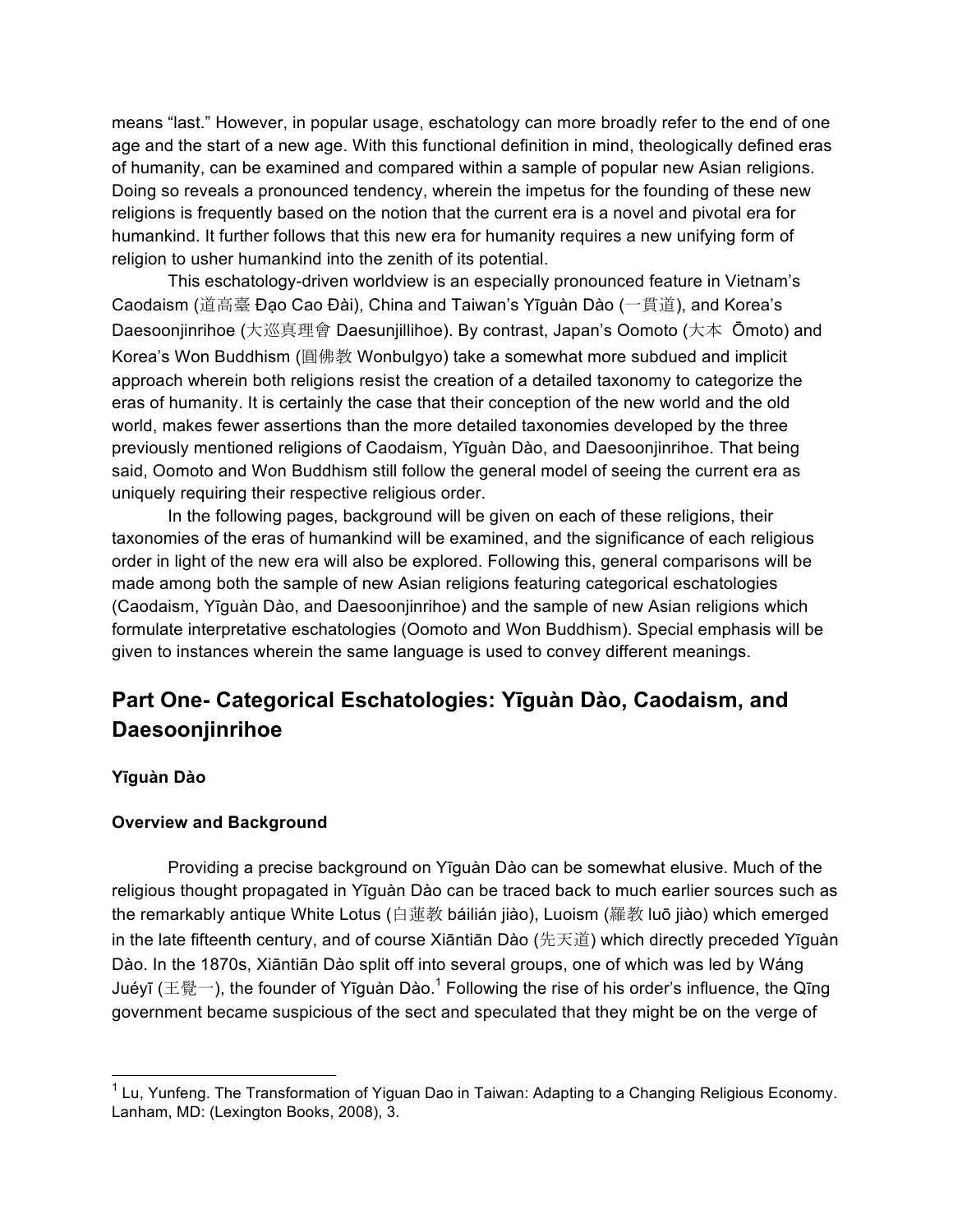staging a rebellion. Consequently, followers of Wáng Juéyī and even his son were killed during this conflict. Wáng Juéyī lived out the rest of his life away from the public to avoid persecution.<sup>2</sup>

Under the later leadership of Zhāng Tiānrán (張天然) who is seen as an incarnation of the popular and charismatically eccentric Buddhist monastic, Jìgōng (濟公), Yīguàn Dào grew immensely and even became the largest sect in the 1940s in China. $3$  Among his many contributions to the development of Yīguàn Dào, he notably reformed Yīguàn Dào's organizational structure, received a series of influential spiritist messages, and dramatically increased Yīguàn Dào's missionary activity. Zhāng Tiānrán passed away in 1947, and his second wife, Sūn Sùzhēn succeeded him in terms of leadership according to Yīguàn Dào orthodoxy. The two are seen as pair in celestial sense as well. As previously mentioned, Zhāng Tiānrán is regarded as the incarnation of Living Buddha Jìgōng (濟公活佛 jìgōng huófó). Quite fittingly, Sūn Sùzhēn is held to be an incarnation of Jìgōng's counterpart, Yuèhuì Bodhisattva ( 月慧菩薩 yuèhuì púsà).<sup>4</sup>

#### **Eras of Humankind**

Before examining Yīguàn Dào's eschatology, it is beneficial to have a basic understanding of their cosmology. Yīguàn Dào cosmology is essentially a tripartite or perhaps quadripartite system depending on interpretation. In Yīguàn Dào's diagram of Saṃsāra (輪迴圖 lúnhuí tú), there are four connected rebirth destinations: hell (地獄 dìyù)- containing the denizens of hell, and the realm of phenomena (象天 xiàngtiān)- containing humanity and all life on earth, the realm of spirit (氣天 qìtiān)- containing the deities of popular religion, and the realm of the true principle (理天 lǐtiān)- the home of enlightened buddhas presided over by the Supreme Goddess, Wúií Lǎomǔ (無極老母).<sup>5</sup>

With that cosmology in mind, Yīguàn Dào's eschatology and the significance of their order in the new era can more easily be appreciated. Yīguàn Dào both adopted and innovated the Three Sun or Three Yáng Eras (三陽 sān yáng) system of eschatology which can be traced all the way back to the Hùnyuán Sect of Daoism (混元派 hùnyuán pài), a sect that originated in the Ming dynasty (1368–1644) or perhaps even earlier.<sup>6</sup> In this system, humanity will go through three eras, the Era of Blue Yáng (青陽期 qīng yángqī), Era of Red Yáng (紅陽期 hóng yángqī), and the Era of White Yáng (白陽期 bái yángqī). The Era of Blue Yáng lasted for 1,886 years (from 3,086-1,200 BCE) under the administration of Dīpaṃkara Buddha (燃燈佛 rándēng fó). The Era of Red Yáng lasted 3,114 years (from 1,200 BCE - 1912 CE) which was overseen by Śākyamuni Buddha (釋迦牟尼佛 Shìjiā móuní fó), and lastly, it is believed that the Era of White

 $2$  Lu, Y., and G. Lang. "Impact of the State on the Evolution of a Sect." Sociology of Religion 67, no. 3 (2006): 249-70. doi:10.1093/socrel/67.3.249. 255-256<br><sup>3</sup> Lu Xunfons, The T

Lu, Yunfeng. The Transformation of Yiguan Dao in Taiwan: Adapting to a Changing Religious Economy. Lanham, MD: (Lexington Books, 2008), 4.

 $4$  Ibid

 $5$  《認理歸真》。 臺北縣板橋市: 正一善書出版社。

 $6$  Seiwert, Hubert Michael. Popular Religious Movements and Heterodox Sects in Chinese History. (Brill, 2003), 326.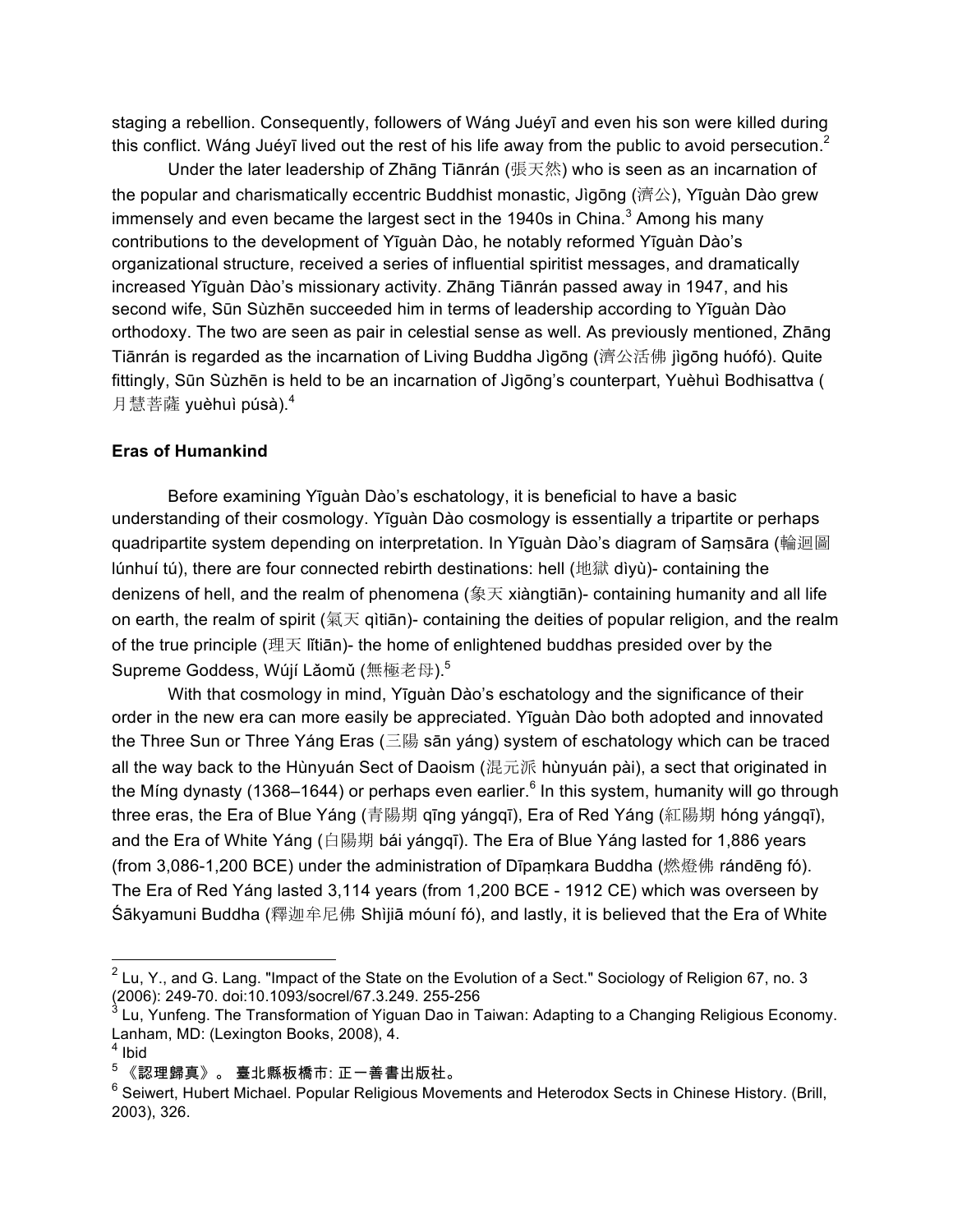Yáng which will last 10,800 years, began in 1912 is being presided over by Maitreya Buddha (彌 勒佛 mílè fó $)^7$ 

These Three Yáng Eras account for the eras related directly to humankind, however, on a more macro level, from the point of creation onward, Yīguàn Dào posits that the Supreme Goddess, Wújí Lǎomǔ has allotted the universe one 129,600 year-long cosmic mega-year ( $\overline{\pi}$ yuán) period of time between creation and ultimate destruction. This cosmic mega-year is broken up into twelve cosmic mega-months (會 huì). Each cosmic mega-month lasts 10,800 years. The first cosmic mega-month marked the creation of the heavens, the second cosmic mega-month- the earth, and the third cosmic mega-month- humankind. Gradual deterioration will set in during the seventh cosmic mega-month and will increase during the eighth. Humanity will end in the ninth, the earth in the tenth, the heavens in the eleventh, and the destruction of earth and heaven will be so complete during the twelfth cosmic mega-month that both will utterly vanish leaving no trace behind.<sup>8</sup>

#### **The Significance of the Order in the New Era**

Probably the most concise statement regarding the significance of Yīguàn Dào during the current Era of White Yáng comes from a book typically given to newly initiated devotees titled "The Three Treasures of Tao (三寶心法:回天之道 sānbǎo xīnfǎ: huítiān zhīdào)." The English translation, provided by Mr. Jerome William McCarthy, could more literally be titled as, "The Three Treasures of Cultivating the Mind: The Path which Returns One to Heaven." On page six, there is a passage which reads as follows:

"And yet, God, our Supreme and Unsurpassable Mother was extremely compassionate. She could not bear to see the good destroyed along with the wicked. Consequently, She allowed the true Dao to be brought down to humanity and ordered Living Buddha Jìgōng and Yuèhuì Bodhisattva to reincarnate back into the world to save the denizens of three offices by bringing the great immortals of the realm of spirits, the sentient beings of the world, and the ghosts of the netherworld back to heaven in the same manner. These two great figures, Living Buddha Jìgōng and Yuèhuì Bodhisattva, our venerable master and venerable mother, received a mandate from Lǎomǔ to transmit the true Dao and universally liberate the three offices. They were put in charge of this final and ultimate endeavor and thereby, they transmitted the true Dao without relying on scripture or getting caught up in non-essential outside of the scope of doctrine. They pointed devotees directly to their heart-minds (the conscience and spiritual nature possessed by all humans. This enabled the devotees to see into their true self-nature and achieve buddhahood."<sup>9</sup>

<sup>&</sup>lt;sup>7</sup> 日新日德崇信佛堂。2009. Accessed June 30, 2016. http://www.gsgd.url.tw/e/page/e005.html <sup>8</sup> \*Please note that the numbering of these eons uses the 12 earthly branches (十二支) rather than standard numerals. 慈聲橋。《一貫道弟子應有的認識》(善書緣, 2014), 8. This same content is stated even more precisely in the bilingual edition of "Realization of Truth (認理歸真-中英版)" on page 23 but these details are absent from the original Chinese.

<sup>9</sup> Here I have used my own translation instead of Jerome William McCarthy's, so that the passage is consistent with the terminology and other conventions I have used in previous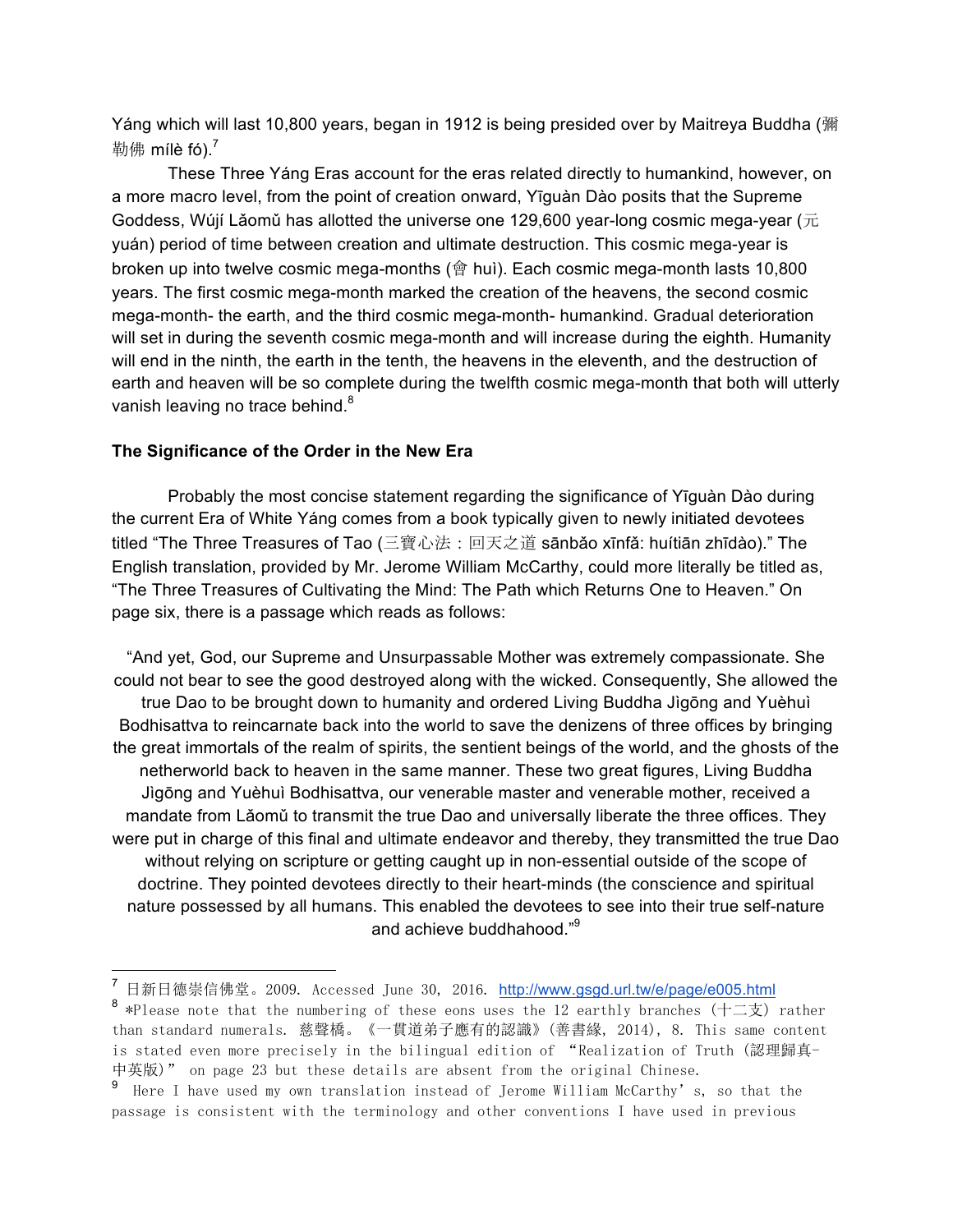The salvific teachings of Zhāng Tiānrán (Living Buddha Jìgōng) and Sūn Sùzhēn (Yuèhuì Bodhisattva) are known as the "Three Treasures (三寶 sānbǎo)." Although technically all of those deemed good may achieve rebirth in heaven, devotees are Yīguàn Dào are so confident in the guarantee of heavenly rebirth via the Three Treasures that they have colloquially nicknamed the Three Treasures a "passport to heaven (天國的護照 tiānguó de hùzhào)."

The first of the three treasures is known as the "xuánguān qiào (aperture of profound entry into the Dao 玄關竅)," a physical point on the face revealed to devotees by teachers during initiation. The xuánguān qiào is said to be " A form of communication between heaven and humanity. The location where spiritual nature resides and integrates the internal energies of jīng, qì, and shén(精氣神). It is the chief controller of the five senses and all parts of the body. It is also the gate through which spiritual nature arrives animating beings with life and likewise the gate through which it exists upon death. $10^{\circ}$  The xuánguān qiào is seen as a point which is unlocked by teachers during the initiation ceremony. Without initiation, at the time of death, the spiritual nature may leave through a "side gate (旁門 pángmén)" preventing rebirth in heaven and often times leading to an unfavorable rebirth.<sup>11</sup> The second treasure is known as "kǒujué (verbal incantation 口訣)." This is a short five character long incantation likewise taught during the initiation ceremony. It is the highly-guarded and secretive aspect of initiation. Kǒujué has been described as "The true scripture which cannot be captured in writing. The great Dao of the three polarities which is both mysterious and subtle."<sup>12</sup> And the final treasure is known as the "hétóng (covenantial seal 合同)." The hétóng is a way of locking one's hand together and has been described as follows, "The hétóng is a mudrā (hand seal) and a seal of official verification. It is a covenantial seal which verifies one's faith in Dao."<sup>13</sup>

## **Caodaism**

#### **Overview and Background**

Although Caodaism marks its founding as having officially occurred in 1926, there are instances of a sort of "proto-Caodaism" which unfolded progressively in the decade prior. Ngô Văn Chiêu (吳文昭) an avid reader of French spiritist writer Flammarion began attending séances at Hiệp Minh temple at Cái Khế near Cần Thơ between 1917 and 1919. It was during this period that he first came into contact with a spirit who identified as "Cao Đài Tiên Ông (The

paragraphs. The original Chinese appears as follows: "然而, 賜我們靈性的至高無上之母親 — 上 帝,是非常的慈悲,祂不忍善惡俱焚,因此降下真道並派明師卽濟公活佛與月慧菩薩降世挽救三曹 一 氣 天之大仙,世界的眾生,地府的鬼魂同返天堂。我們 師尊師母二位老大人奉老母的命令,真傳真授,普 渡三曹,他們的責任是辦理末後一着收圓大事,不立文字,教外別傳,直指人心(直指人人固有之良心, 靈性) 使人們見自性而成佛。"

伍靜妙。《三寶心法(回天之道)》臺北縣板橋市: 正一善書出版社,中華民國84年11月。

<sup>10</sup> 《三寶道義補充教材》。臺北縣板橋市: (正一善書出版社,中華民國91年8月再版)44。

<sup>11</sup> 伍靜妙。《三寶心法(回天之道)》臺北縣板橋市: (正一善書出版社,中華民國84年11月), 17-18。

 $^{12}$  《三寶道義補充教材》。臺北縣板橋市: (正一善書出版社,中華民國91年8月再版)47。  $13$  Ibid, 48.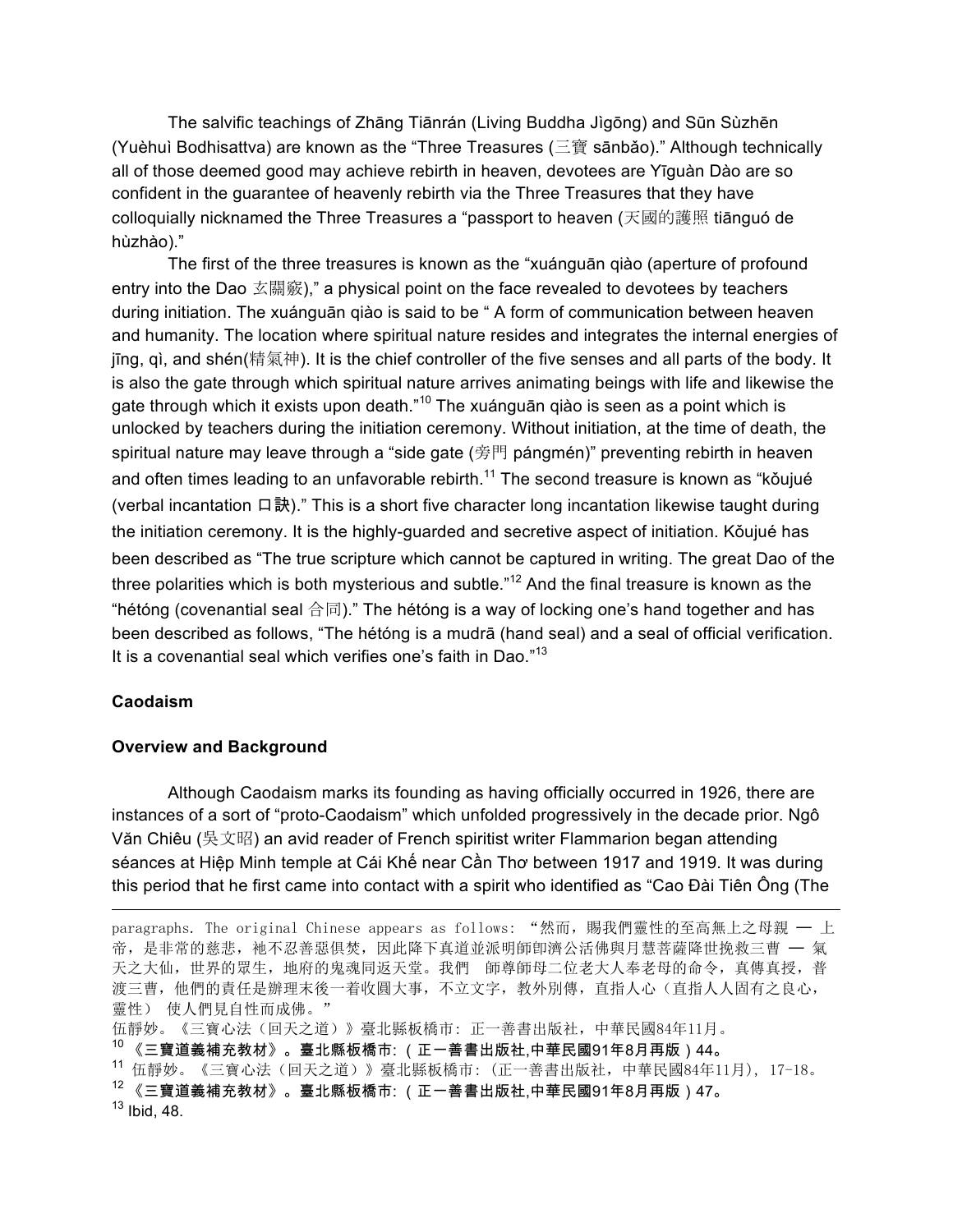Immortal Cao Dai 高臺仙翁)." Around 1919, Ngô Văn Chiêu formed his own group of likeminded spiritualists, and they were in frequent communication with Cao Đài Tiên Ông. In 1921, Cao Đài Tiên Ông revealed his full title "Cao Đài Tiên Ông Đại Bồ Tát Ma Ha Tát (The Immortal Bodhisattva Mahāsattva Cao Dai 高臺仙翁大菩薩摩訶薩);" this is the name of God in Caodaism.<sup>14</sup>

Caodaism marks their official founding on November 18th 1926 with a ceremony which attracted some fifty thousand participants. This rapidly growing religion was soon noticed by Buddhists, Catholics, and French Officials who saw it as a potential threat to the status quo. The years that followed saw Caodaism grow from about half a million adherents by 1930 to several million in the years that followed.<sup>15</sup> Preferring solitary cultivation and quiessence, Ngô Văn Chiêu declined the papal post which was offered to him,  $16$  and instead, early leadership in Caodaism shifted to prominent figures such as Lê Văn Trung (黎文忠), the first Pope (教宗 Giáo Tông), and Phạm Công Tắc (范功則), the first Protector of Laws and Justice (護法 Hộ Pháp). Phạm Công Tắc would later go on to become the second Pope of Caodaism. After receiving direction through a series of spiritist messages, Caodaism constructed their headquarters, the Holy See, in Tây Ninh (會聖座聖西寧 Hội Thánh Tòa Thánh Tây Ninh) and over a thousand temples were built elsewhere throughout Vietnam.<sup>17</sup>

#### **Eras of Humankind**

The full name of Caodaism is actually, "The Great Faith of the Third Universal Amnesty ( 大道三期普度 Đại Đạo Tam Kỳ Phổ Độ). This is a rather clear reflection of the importance that the eras of humankind hold in Caodaist theology. The current era is understood as the the third universal amnesty, a form of divinely granted redemption revealed to Caodaism by God, Himself. However, to truly grasp the significance of the third amnesty, the previous two amnesties should be examined.

Prior to the first universal amnesty, Caodaism holds that humankind was innately benevolent and lived in harmony with nature. Humans during this period were vegetarians, they only had one religion which was modeled on the Vedic Rgveda, and despite religious uniformity, God was still known by many names. Towards the end of this era, desire for sense-experience eroded the innate goodness of humankind and due to this emerging hedonism, people lost their sense of a higher purpose. At this point God intervenes and reveals Himself to humankind in a multitude of ways and different early versions of several religions emerge such as Judaism, proto-Buddhism (via Dīpaṃkara Buddha 燃燈佛 Nhiên Đăng Phật prior to the lifetime of the

 <sup>14</sup> Blagov, Sergei. *Caodaism: Vietnamese Traditionalism and Its Leap into Modernity.* (Nova Science Publishers, Inc. 2001), 18-19.

<sup>&</sup>lt;sup>15</sup> Hoskins, Janet and Deepak Shimkada. "From Kuan Yin to Joan of Arc: Female Divinities in the Caodai Pantheon." In The Constant and Changing Faces of the Goddess in Asia, 80-99. (Cambridge: Cambridge Scholars Press 2008), 84.

<sup>16</sup> Blagov, Sergei. *Caodaism: Vietnamese Traditionalism and Its Leap into Modernity.* (Nova Science Publishers, Inc. 2001), 25

<sup>&</sup>lt;sup>17</sup> Hoskins, Janet and Deepak Shimkada. "From Kuan Yin to Joan of Arc: Female Divinities in the Caodai Pantheon." In The Constant and Changing Faces of the Goddess in Asia, 80-99. (Cambridge: Cambridge Scholars Press 2008), 84.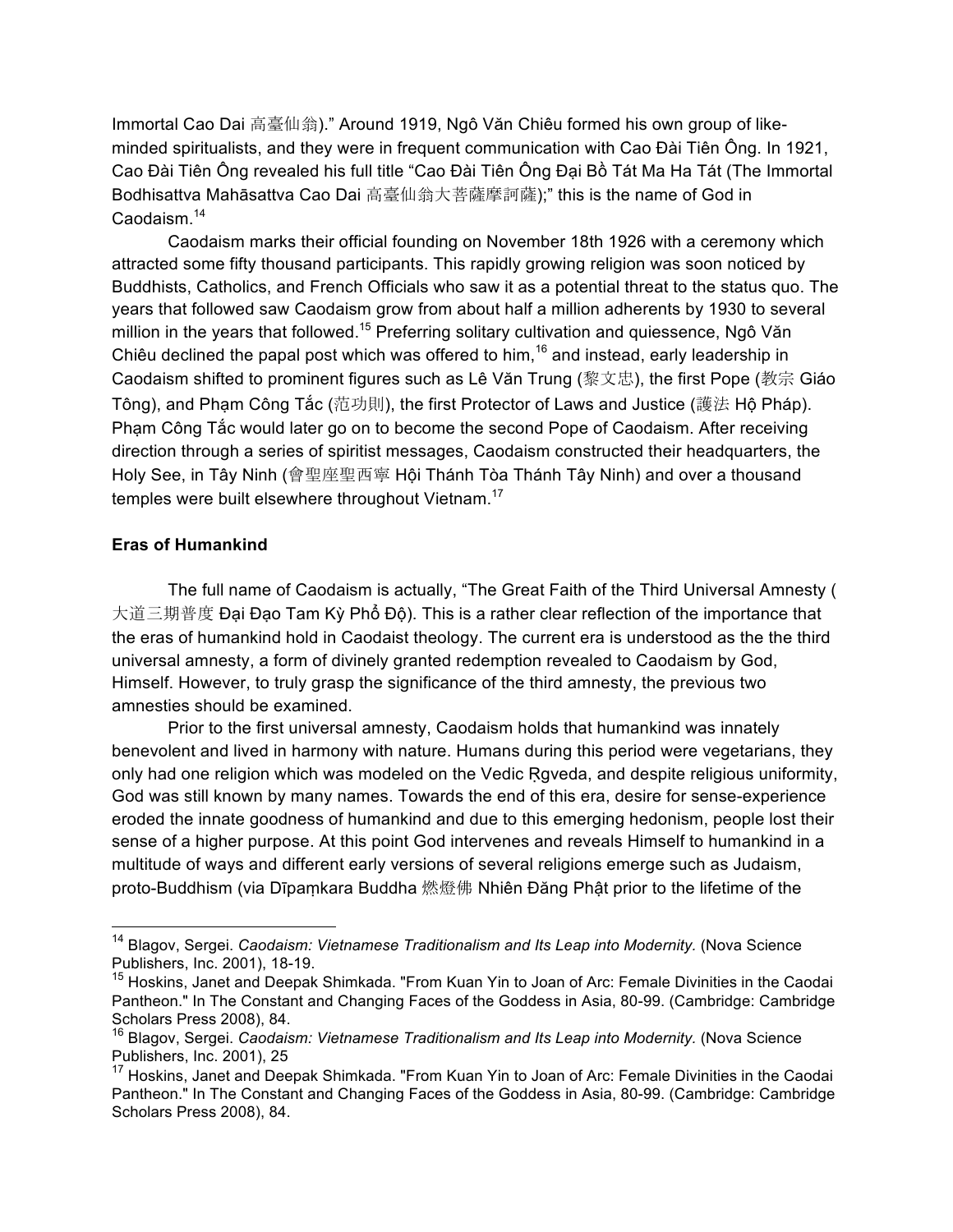historical Buddha, Śākyamuni), proto-Daoism, and proto-Confucianism. This amnesty though initially effective, failed in time.<sup>18</sup>

The second amnesty marked another divine intervention characterized by Buddhismproper, Daoism-proper, Confucianism-proper, and the introduction of Christianity and later Islam. All of these great religions eventually fell into dogmatism and interreligious conflicts also became more prevalent. The third amnesty is Caodaism itself which Caodaists held to be founded by God. Here God manifested through spiritualism to teach religious doctrines and teachings directly.<sup>19</sup>

The religious figures associated with each amnesty tends to vary a bit from source to source and a fully comprehensive cataloguing does not even seem to be the intent. One version which appears on the Daotam website offers the following list:

# The First Universal Amnesty

In Buddhism there was Dīpaṃkara Buddha (燃燈佛 Nhiên-Đăng Cổ-Phật) who acted as the chief of Buddhism.

Among the transcendents/immortals (Daoism), there was Tàishàng Dàozǔ (太上道祖 Thái-Thượng Đạo Tổ) who acted as chief of Daoism.

Among the sages/saints (Confucianism), there was the God of Culture and Literature, Wénchāng Dìjūn (文昌帝君 văn Tuyên Đế quân) who acted as chief of Confucianism.

The Second Universal Amnesty

In Buddhism there was Śākyamuni Buddha (釋迦牟尼 Thích-ca Mâu-Ni) Among the "transcendents/immortals" (Daoism), there was the Grand Pure One, Tàishàng Lǎojūn (太上老君 Thái Thượng Lão-Quân)

Among the sages/saints (Confucianism), there was Confucius (孔子 khổng-Tử) Thereby, among the sages of the east, he was the one known as the "Sagacious One." Among the sages of the west, Jesus was known as the "Western Sage."

The Third Universal Amnesty Majestic - The Solemn and Majestic Governors<sup>20</sup>

In Buddhism, Avalokiteśvara Bodhisattva (觀音菩薩 Quan-Âm Bồ-Tát) was deputized as the second solemn and majestic governor on the behalf of Buddhism.

In Daoism, Lǐ Bái (太白金星 Thái-Bach Kim-Tinh)<sup>21</sup> was deputized as the first solemn and majestic governor on the behalf of Daoism.

 <sup>18</sup> Thomas E. Dutton's paper, "Caodaism as History, Philosophy, and Religion" as it appears in *Cao Dai-A Collection of Various Papers from 1970 Thru 2011*. California: (Caodai Overseas Missionary, 2012), 17. <sup>19</sup> Ibid, 18.

 $^{20}$  Trấn Oai Nghiêm (鎮威嚴)

 $21$  This highly stylized name for Li Bái is an allusion to the mythological account wherein Li Bái's mother while still pregnant with Lǐ Bái had a dream of the planet Venus and thereby believed her son to be an incarnation of the planet Venus.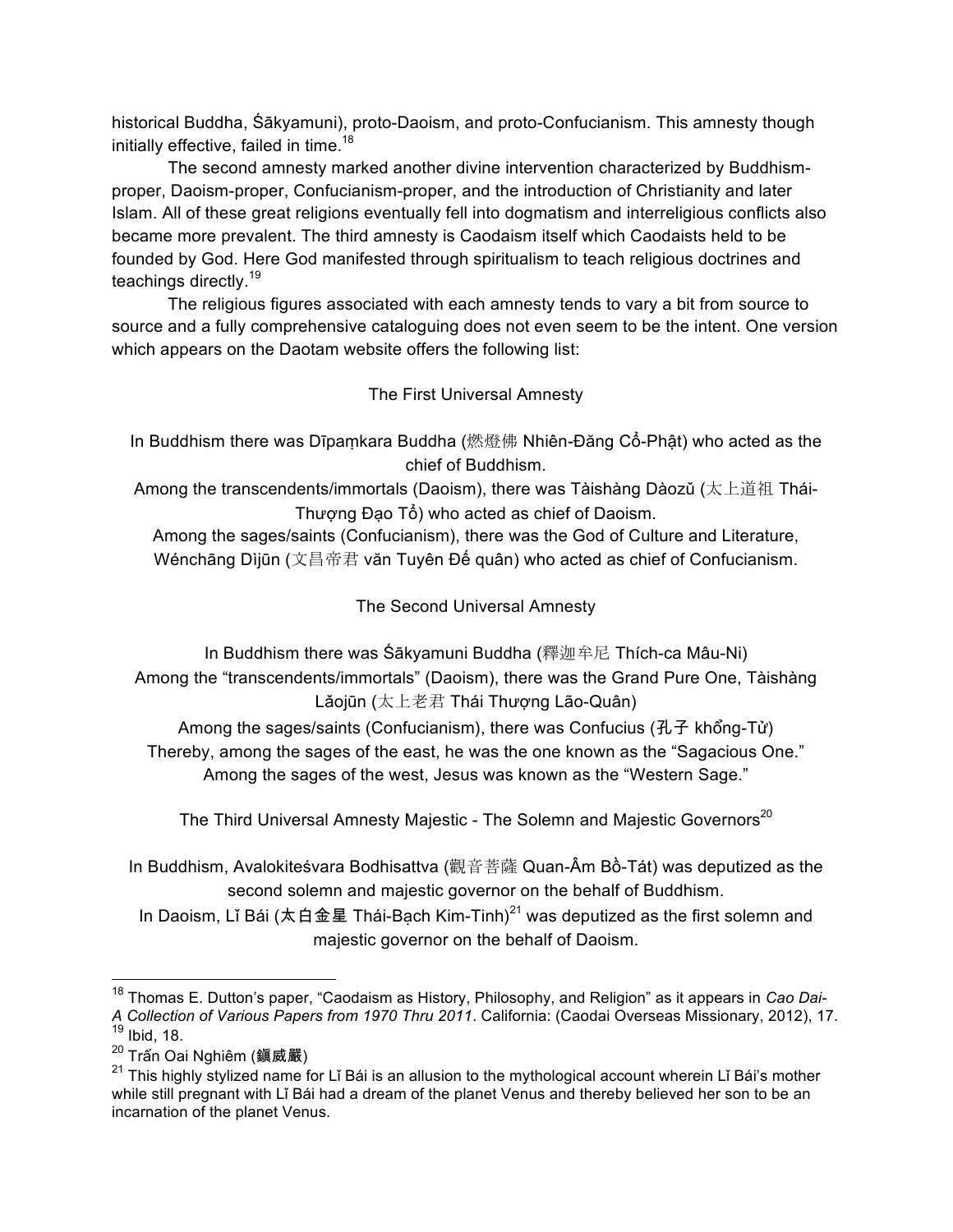In Confucianism, Lord Guān Yǔ (關聖帝君 Quan-Thánh Đế-Quân) was deputized as the third solemn and majestic governor on behalf of Confucianism.<sup>22</sup>

# **The Significance of the Order in the New Era**

Caodaism views its order as uniquely qualified to unite the religions which emerged during the previous two universal amnesties. It is believed that though God revealed his truth many times, divine messages in the past always relied upon human frailty, however, the third universal amnesty presents on-going opportunities for God to communicate with humanity directly. Caodaists further take pride in their highly institutionalized and highly organized religion.<sup>23</sup> Caodaist Priest, Reverend Canh Tranh has shared that this high level of institutionalization is a feature in Caodaism which is not found in other similar new Asian religions grounded in spiritualism or automatic writing.

# **Daesoonjinrihoe**

# **Overview and Background**

Among Korea's popular new religions, Daesoonjinrihoe is perhaps one of the youngest. Officially founded in 1969, the life of the man whom Daesoonjinrihoe devotees regard as an incarnation of God, Gang Ilsun (姜一淳), occurred considerably earlier as he lived from 1871– 1909. There are three main figures central to the eventual emergence of Daesoonjinrihoe: the aforementioned Gang Ilsun, commonly spoken of as Gang Sangjenim (姜上帝님 the Venerable God, Gang) or Gucheon Sangjenim (九天上帝님 the Venerable God of the Ninth Heaven), the Doju (道主 Master of Dao), Jo Jeongsan (趙鼎山 1895-1958), and the Dojeon (都典 Leader of Principle), Bak Udang (朴牛堂 1917-1996). Gang Sangjenim's incarnation upon the earth is likened to that of a king's intineration of his kingdom. In Gang Sangjenim's case, the itineration is decidedly an act of statecraft rather than an act of leisure. Gangsangjenim is seen by Daesoonjinrihoe devotees as having, through His control of the Three Realms (三界 Samgye: the Realm of Heaven (天界 Cheongye), the Realm of Earth (地界 Jigye), and the Realm of Humanity (人界 Ingye), worked tireless to establish the foundation by which an earthly paradise will later manifest. $24$ 

Aside from the salvific actions performed by Gang Sangjenim in His capacity as God, He is also regarded as having been a master in the more traditional and human sense of the word. As a Holy Master (聖師님 Seongsanim), He taught humanity how to resolve grievances (解寃

<sup>&</sup>lt;sup>22</sup> "F- Ba Thời kỳ khai Đạo." CHƯƠNG III - Ba Đài. Accessed June 30, 2016. http://www.daotam.info/booksv/DichLyCaoDai/NguyenThuy/So3HuyenDieu/so3huyendieu-III.htm

 $^{23}$  A record of Reverend Canh Tran's presentation, "Brief Outline of History and Philosophy of Caodaism" as it appears in Cao Dai- A Collection of Various Papers from 1970 Thru 2011. California: (Caodai Overseas Missionary, 2012), 82-85.

<sup>24</sup> *An Introduction to Daesoonjinrihoe*.(Daesoon Institute of Religion & Culture, 2014), 1-7.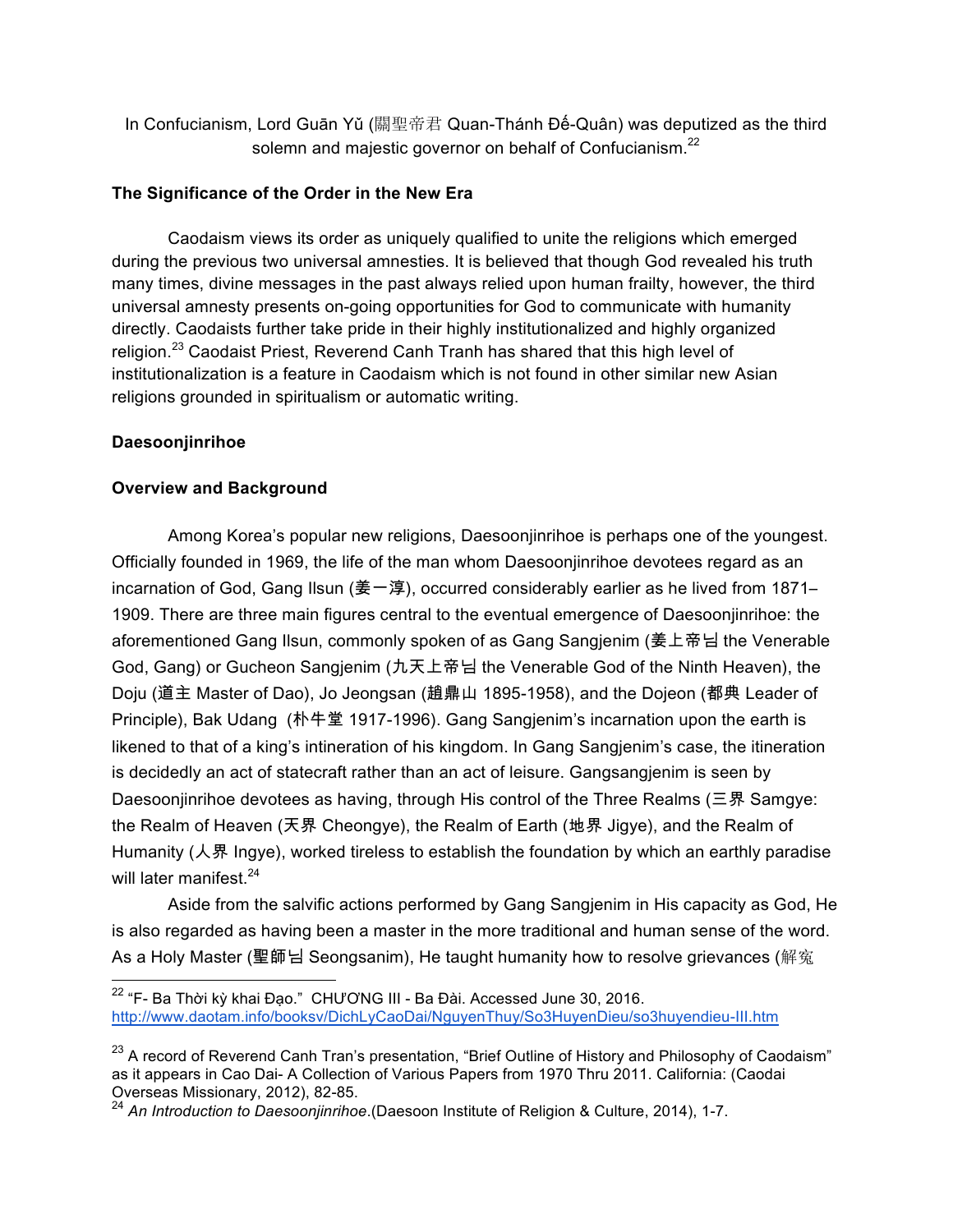haeweon) and purify themselves through virtue, morality, and engage in mutual beneficence (相生 sangsaeng). These teachings were later systematized and codified by Doju Jo Jeongsan<sup>25</sup> into a series of tenets (宗旨 jongji), precepts (綱領 gangnyeong), fundamental attitudes (要諦 yoche), objectives (目的 mokjeok), commandments (訓誨 hunhoe), and ethical principles (守則 su-chik) which, a few novel items aside, mostly bear a strong resemblance to commonly held Confucian, Buddhist, and Daoist values promoted by other traditional and new religions in East Asia.<sup>2627</sup>

#### **Eras of Humankind**

Although eras of humankind can be discussed in a variety breakdowns within Daesoon theology, there is little doubt that the most prominently featured and soteriologically significant of these taxonomies is the two-stage formulation of the Former World (先天 seoncheon) and the Later World (後天 hucheon). There are five instances in the Main Scripture of Daesoonjinrihoe (典經 jeongyeong) wherein the Former World and the Later World are directly compared to one another. Naturally, these are of great interest in appreciating Daesoon eschatology and their taxonomy of the eras of humankind. These comparisons are contained in the following verses:

Teaching the Dharma (教法 Gyobeob), Chapter 2 Verse 55

The Former World was an era of heroes wherein individuals partook of transgressions in their pursuit of life. However, the Later World is an era of sages wherein individuals partake in goodness in their pursuit of life. Does one become long-lasting by means of pursuing life through transgressions or by means of pursuing life through goodness? Now in the Later World, sentient beings establish themselves according to the standard of living through partaking in goodness.

Skillful Wisdom (權智 Gweonji), Chapter 1 Verse 21

Every time God had an opportunity, he would tell his assembly of disciples, "In governing over the three realms as the Supreme Sovereign, I have rectified all the stages (of humanity's proximity to Dao) from the Former World, and soon I will open a new destiny for the Later World by building a realm for immortals in this world." Whenever He said this, the slower among his assembly of disciples would bemoan (what they perceived to be) God's lack of urgency. They

 <sup>25</sup> Ibid, 9-11.

<sup>26</sup> *Daesoonjinrihoe: The Fellowship of Daesoon Truth*. (Daesoon Institute of Religion & Culture, 2010), 29-34

<sup>27</sup> 대순진리회요람. Accessed June 30, 2016.

http://www.idaesoon.or.kr/bible/brochure.asp?PageInfo=M3S04&SubInfo=0400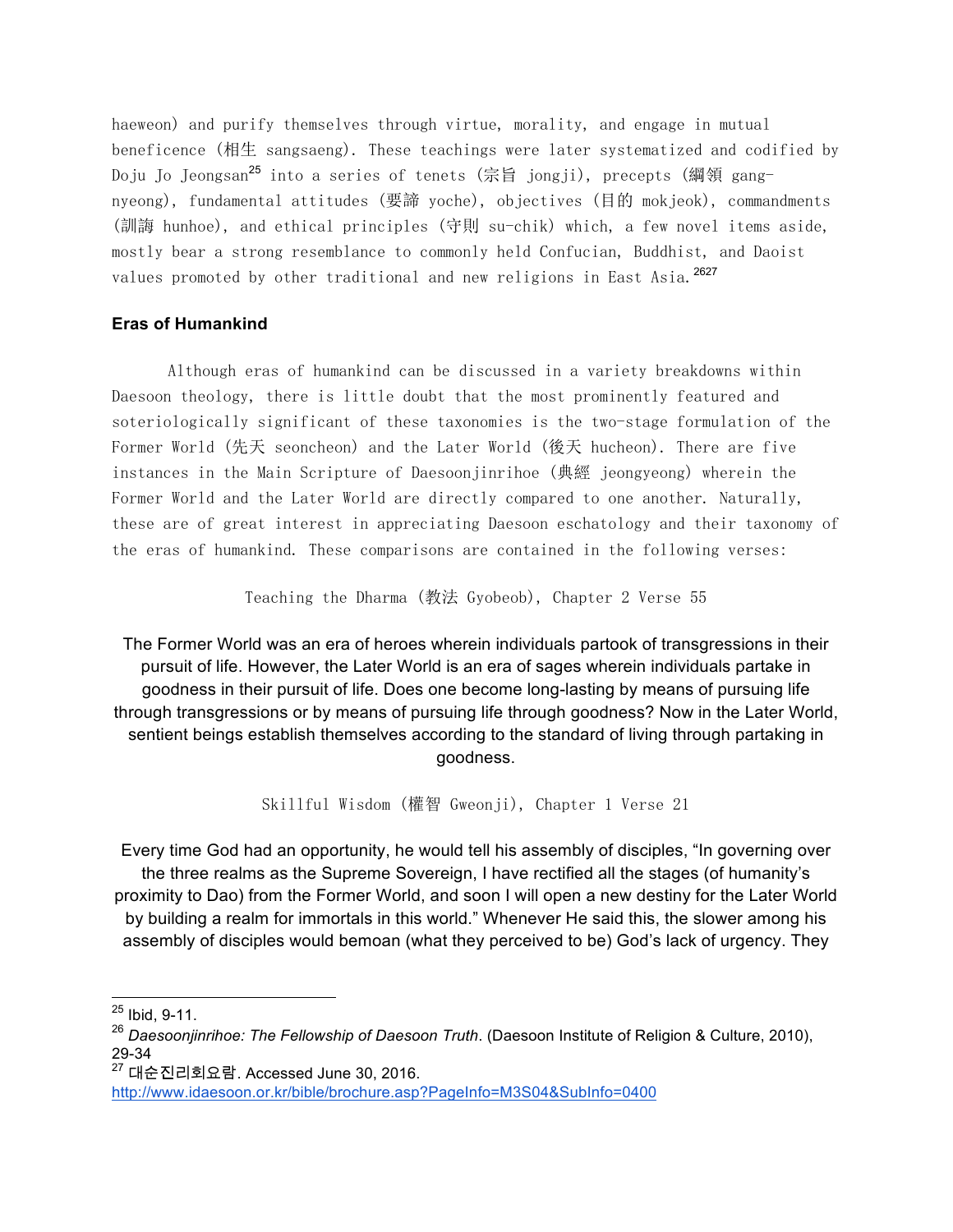resigned themselves to just hope that God would establish the great opening to the new era as soon as possible.

The stages of humanities proximity to Dao comes from a taxonomy of the eras of human existence espoused by Chinese philosopher, Shào Kāngjié (邵康節 So Gangjeol). This hexapartite taxonomy is known as the "Six Stages of Waning Proximity from Dao (六度數 yukdo-su / liù dùshu)." They are as follows 1.) The Era of Divine Thearchs (皇時代 hwang-shidae / Huáng shídài) 2.) The Era of Sagely Emperors (帝時代 je-shidae/ dì shídài) 3.) The Era of Heavenly-mandated Kings (王時代 wang-shidae / wáng shídài) 4.) The Era of Cunning Tyrants (覇時代 pae-shidae/ bà shídài) 5.) The Era of Uncivilized Rulers (夷狄時代 ijeok-shidae / yídí shídài) 6.) The Era of Beasts (禽獸時代 geumsu-shidae / qínshòu shídài).<sup>28</sup> Each stage represented indicates further diminution in the humanity's strength in Dao. In the Daesoonjinrihoe application of this taxonomy, humankind is already in the Era of Beasts, however, the arrival of the Later World and the paradise created by the 12,960 "noble individuals empowered by Dao (道通君子 dotong-kunja)" is seen as imminent.<sup>29</sup>

Prophetic Divination (預示 yeshi) Verse 6

# I have rectified the stages of the Former World and in the Later World, the path to the boundless and eternal realm of immortals will be opened. The grudges born from mutual conflict in the Former World will be resolved, and through the Dao of mutual life-giving, it will become widely known that God has redeemed His subjects.

Here "mutual conflict (相剋 sanggeuk)" and "mutual life-giving (相生 sangsaeng)" refer to the Chinese elemental system of the Five Processes (五行) ohaeng). Mutual conflict is the antagonistic cycle of the five phases wherein wood (such as roots) drive through earth, earth re-routes/dams water, water extinguishes fire, fire melts metal, and metal chops apart wood. Mutual life-giving is the harmonious cycle of the five phases wherein wood preserves fire, fire produces earth (ash), earth develops metal, metal enriches water (mineral content), and water sustains wood (living trees).

## Prophetic Divination Verse 13

<sup>&</sup>lt;sup>28</sup> The Six-Dohsu(六度數). Accessed July 2, 2016. http://dsjr.org/?english

 $^{29}$  Ibid. Some insights presented here were gained through conversation with a Department of Academic Affairs Research Committee Member, Kim Taesoo (김태수), and specialist in Daesoon Theology, Ms. Kim Jimin (김지민).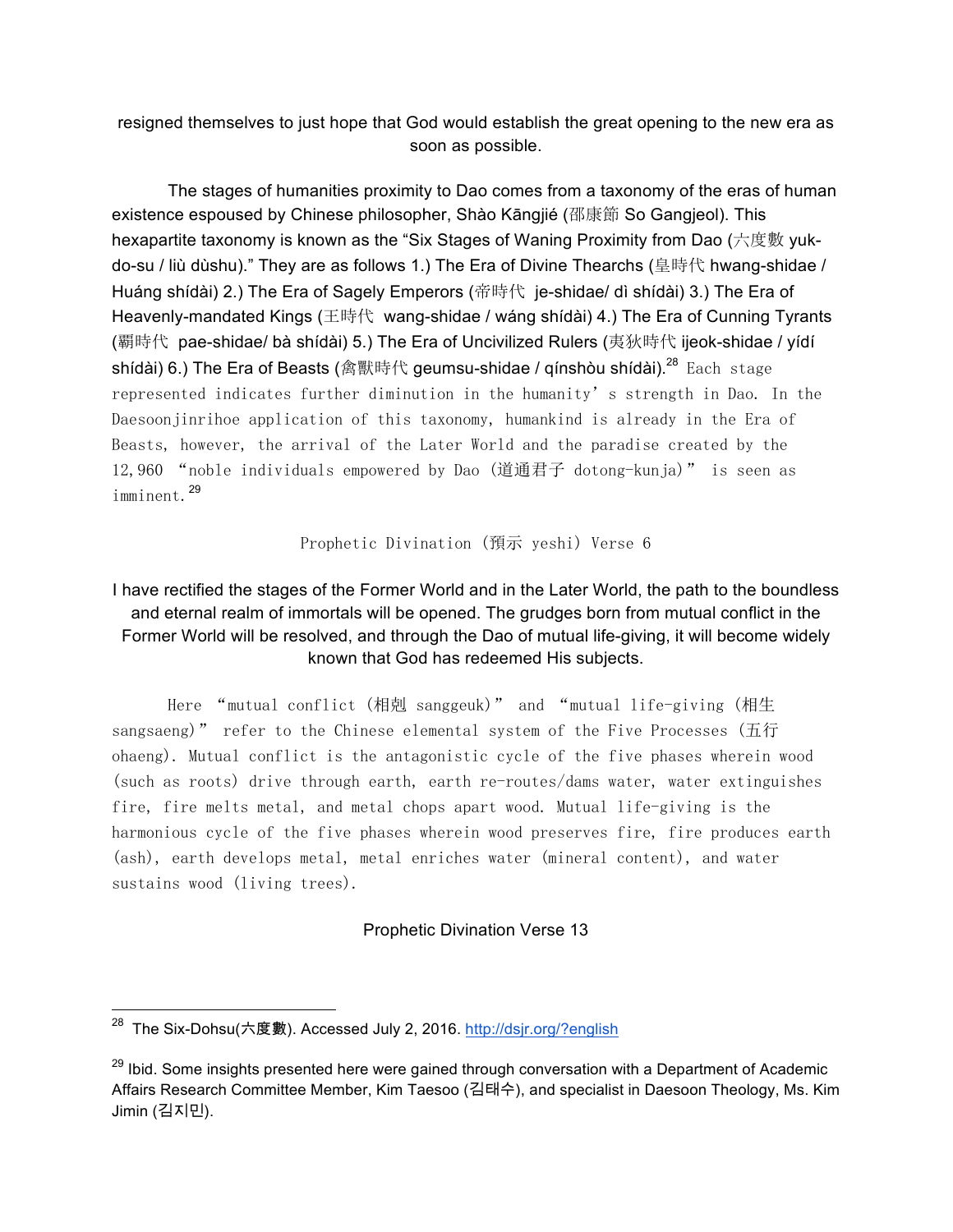In the Former World, (humanity's) situation was narrower in scope and matters were easier. Even the application of one method of Dao was enough to bring chaotic matters back under control. In the Later World, (humanity's) situation is broader and matters are more complicated. If all methods of Dao are not united and utilized, then efforts will be insufficient for bringing chaos back into balance.

Prophetic Divination Verse 77

"In the Former World, mālās (prayer/recitation beads) were strung using 108 beads, however, in the Later World, they will be strung using 105 beads."

Although there are a number of different ways to interpret the meaning behind the 108 bead-count common to most Buddhist mālās, one common interpretation is that the number 108 corresponds to the 108 forms of unease (煩惱 beonnoe). Among those forms of unease is the Buddhist notion of the suffering beings are subjected to during birth, old age, sickness, and death (生老病死 saeng-no-byeong-sa). Therefore, the 105-beaded mālās in the Later World is an allusion to immortality; in other words, 105 represents the absence of old age, sickness, and death. $30$ 

#### **The Significance of the Order in the New Era**

In a nutshell, what Daesoonjinrihoe purports to offer devotees is a chance to be among the 12,960 "noble individuals empowered by Dao (道通君子 dotong-gunja) after the arrival of the Later World. As there are already over two million followers of Daesoonjinrihoe, it should be noted that membership alone does not guarantee later status as a noble individual empowered by Dao. Indeed, among devotees there are even those who believe that it is possible for non-Daesoonjinrihoe members to gain this status in the Later World so long as their level of spiritual cultivation was profoundly high. Noble individuals empowered by Dao will be the benevolent rulers of this era wherein paradise is built on earth. Those who do not make this cut are known as the "noble populace (蒼生君子 changsaeng-gunja)." This fate is not nearly as positive as the fate of those empowered by Dao, but it is also not a punishment. Additionally, it is held that noble individuals empowered by Dao will not mistreat the noble populace. In fact, it is the duty of these 12,960 to be kind, beneficial, and fair to their subjects.<sup>31</sup>

<sup>&</sup>lt;sup>30</sup> From an email response received on March 7th 2016 from Professor of Daesoon Theology Lee Gyoung-won (이경원) answering my question regarding the numbering.

 $31$  This information was also gleaned from conversation with Department of Academic Affairs Research Committee Member Kim Taesoo (김태수) and specialist in Daesoon Theology, Ms. Kim Jimin (김지민) previously referenced in footnote 28.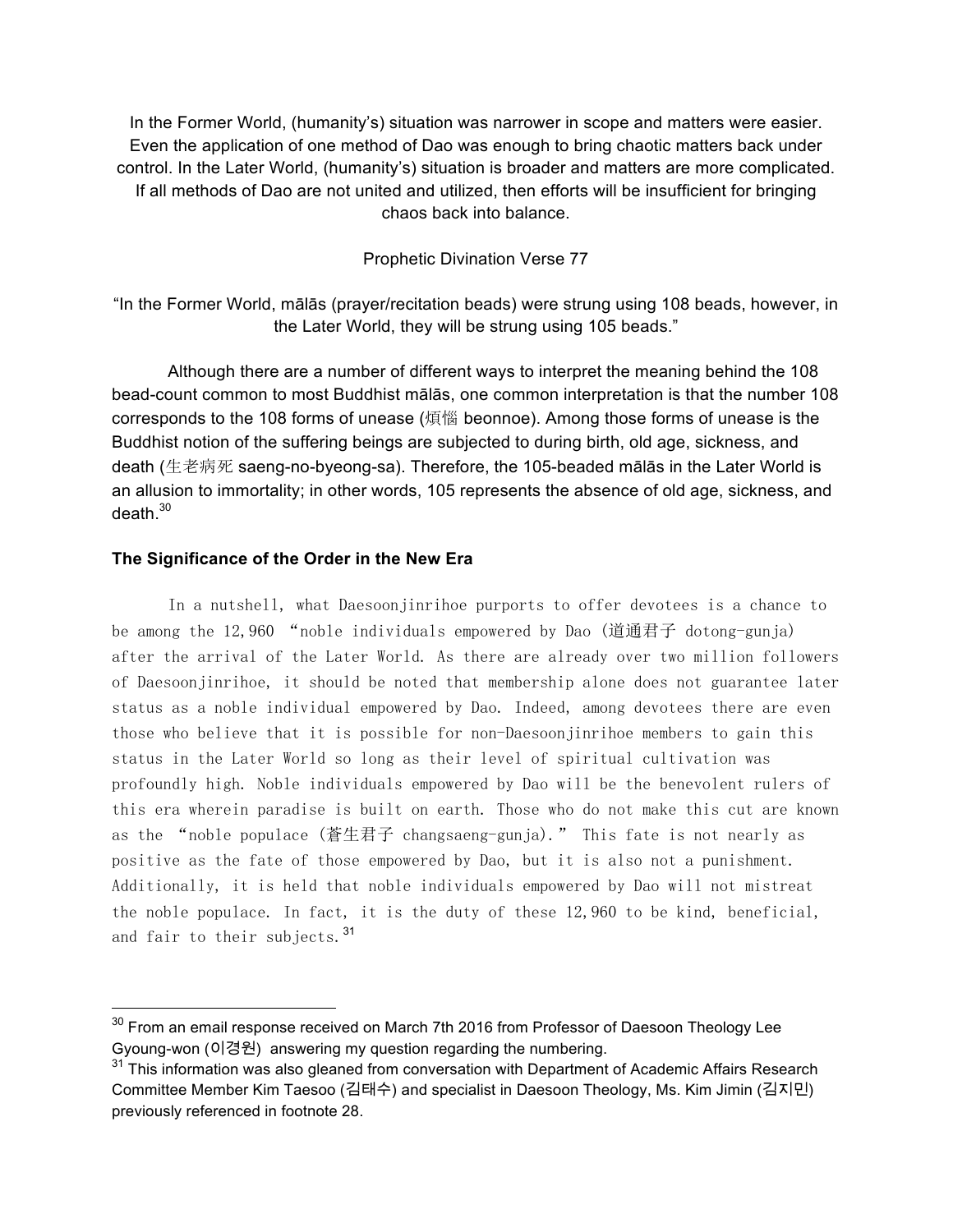# **Part One- Interpretative Eschatologies: Oomoto and Won Buddhism**

## **Oomoto**

## **Overview and Background**

The foundress of Oomoto was Deguchi Nao (出口なお), a native of Ayabe, Kyōto. Following the death of husband in 1887, her already impoverished family fell on even harder times. On lunar new year's night in 1892, she had her first spirit dream wherein she explored celestial palaces, came into contact with two divine figures, and experienced a joyful reunion with her deceased husband. The nights which followed likewise produced similar dreams. $32$ 

The foundress, fell into her first possession under the God, Ushitora no Konjin (艮の金神 ), at age of fifty-five. Ushitora no Konjin commanded her to serve as His scribe. Although she was illiterate, through the phenomenon of automatic writing, she found herself somehow able to do as she had been ordered. Later on, divine guidance led a man named "Ueda Kisaburō ( $\pm \mathbb{H}$ 喜三郎)" to the foundress in 1989. He joined her newly founded religion, Oomoto, and the following year, he married into the Deguchi family by taking Deguchi Nao's youngest daughter and Second Generation Lineage Master, Dequchi Sumiko (出口すみこ) as his wife. Given Oomoto is structured upon a matriarchal priestesshood, Ueda Kisaburō took the name Deguchi Onisaburō (出口 王仁三郎), an act which marked his entrance into the Deguchi familyline. In terms of titles, Deguchi Nao received the special designation of Foundress (開祖 Kaiso) whereas Deguchi Onisaburō was given the title of Seishi (聖師), Sagacious Master.<sup>33</sup> The rest of the titles in the family line are more formulaic. The women are known as "Kyōshu (教主)," Lineage Masters, whereas their husbands are "Kyōshu Ho (教主補)," Assistant Lineage Masters. All Assistant Lineage Masters take the Deguchi family name following their marriages.

## **Eras of Humankind**

Oomoto does not seem to contain the highly-systematized taxonomy of eras of humankind which can be observed in Caodaism, Yīguàn Dào, and Daesoonjinrihoe. In scripture such as "Divine Signposts (道の栞 Michi no Shiori). The present world and the past are referenced at times, but neither is given a fixed name. In part four, chapter four of Divine Signposts, there is discussion of the imminent Age of Maitreya's Construction of a New World ( みろくの世建設 Miroku no yo kensetsu). Chapter four further details how God sent down the spirits Izu (厳霊 Izu no Mitama) and Mizu (瑞霊 Mizu no Mitama) to create Maitreya's new world as a salvific action performed for humanity. It specifies that the God, Ushitora no Konjin and His

 <sup>32</sup> Rowe, Charles and Yasuko Matsudaira. *Nao Deguchi: A Biography of the Foundress of Oomoto*. (The Oomoto Foundation, 1982), 16-18.

<sup>&</sup>lt;sup>33</sup> Onisaburō, Deguchi and Charles Rowe. "Divine Signposts- The Birth of Oomoto." Divine Signposts. January 1, 1985. Accessed June 20, 2016. http://www.oomoto.jp/enSignpost/.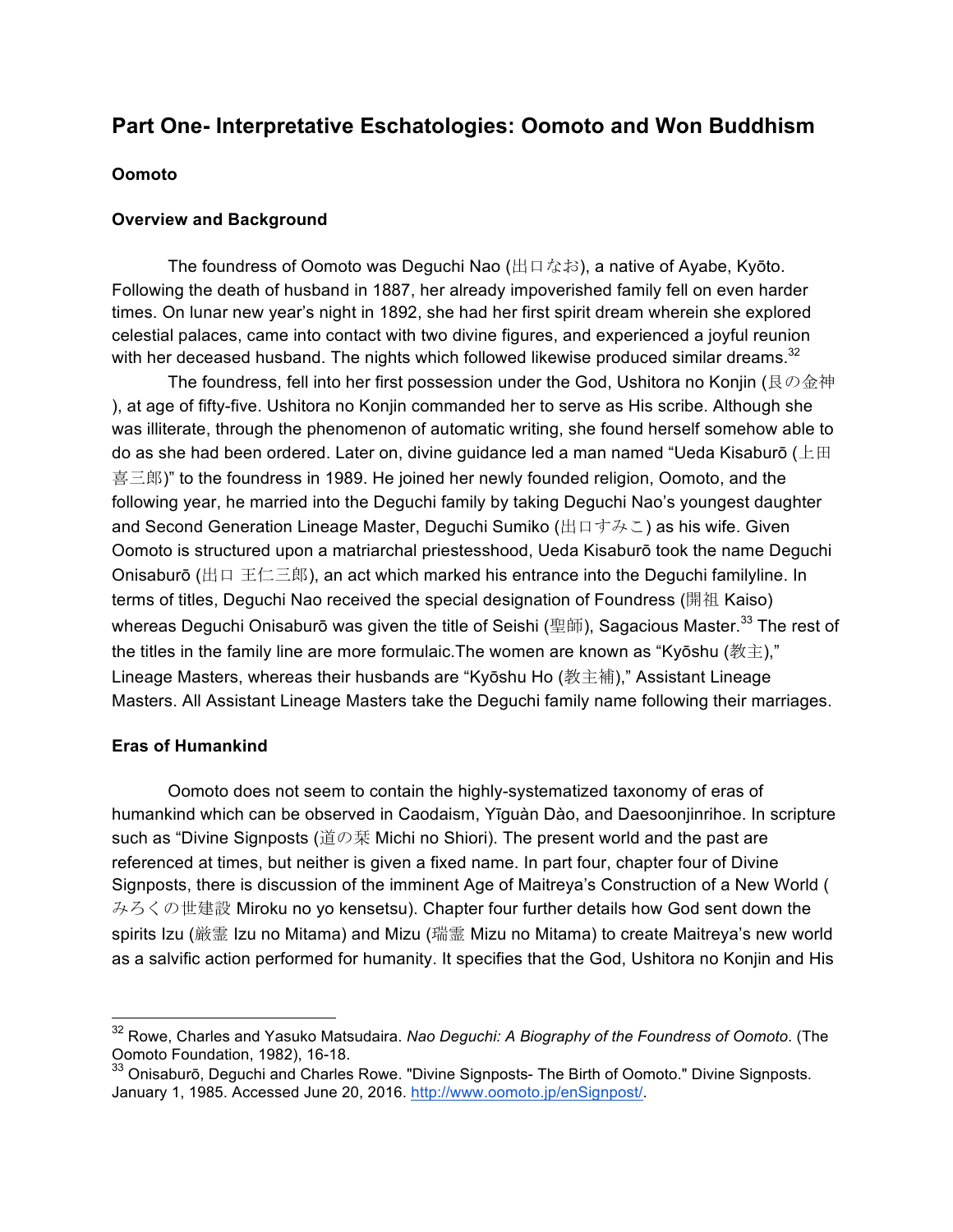consort, Goddess, Hitsujisaru no Konjin (未申の金神) $^{34}$  are engaged in the holy work of completing the preparation for the realization of the divine realm on earth. $35$ 

## **The Significance of the Order in the New Era**

A message gained through divine counsel in 1910 had relayed that the rebuilding of the world was forthcoming and that this stage is to be known as "The Age of Maitreya's Construction of a New World." The Oomoto belief is that in light of this age and God relationship with the Deguchi family, the world's continuation relies upon the unbroken hereditary succession of female Lineage Masters within the family.<sup>36</sup> On October fourth 1914, the Foundress was compelled to engage in another session of automatic writing. In doing so, she received a related message from Ushitora no Konjin which provided additional information and clarifications. Onisaburu's spirit was more dimensional than originally known. His spirit was that of Maitreya and also the vessel of Ushitora no Konjin's counterpart, Hitsujisaru no Konjin (未申の金神). Thereby, the Foundress knew that Onisaburo would continue the divinely-planned reconstruction of the world even after her own life had ended.<sup>37</sup> Hence the significance of Oomoto in this age is the role it plays in preserving the succession of masters from the Deguchi family who are needed to continually assist in Maitreya's construction of the new world.

## **Won Buddhism**

# **Overview and Background**

The central figure of Won Buddhism is Founding Master Sotaesan (少太山 大宗師님 Sotaesan Daejongsanim). Within Won Buddhism, it is common to introduce Master So Taesan through the Ten Stages in the Life of the Founding Master (大宗師 十相 daejongsa sibsang). For the sake of providing a brief overview and background, perhaps touching upon seven of these stages might be sufficient. Throughout his youth, he was known for asking profound questions

 <sup>34</sup> The spirits Izu and Mizu as well as the God, Ushitora no Konjin and Goddess, Hitsujisaru no Konjin should be understood within a context of balancing gender polarities in the Oomoto worldview. Izu is the yang or male spirit whereas Mizu is the yin or female spirit. In the Oomoto context, spirit possession (神懸り kamigakari) can occur only between a God and human female or a Goddess and human male. That is reason behind the pairing between Ushitora no Konjin and Deguchi Nao, as well as the pairing between Hitsujisaru no Konjin and Deguchi Onisaburo.

<sup>35</sup> Onisaburō, Deguchi and Charles Rowe. "Part Four, Chapter Four." Divine Signposts. January 1, 1985. Accessed July 2, 2016. http://www.oomoto.jp/enSignpost/.

<sup>36</sup> *The Second Spiritual Leader, Sumiko Deguchi*. 2010. Accessed July 2, 2016. http://www.oomoto.or.jp/English/enKyos/nidai-en.html

<sup>37</sup> Rowe, Charles and Yasuko Matsudaira. *Nao Deguchi: A Biography of the Foundress of Oomoto*. (The Oomoto Foundation, 1982), 71-72.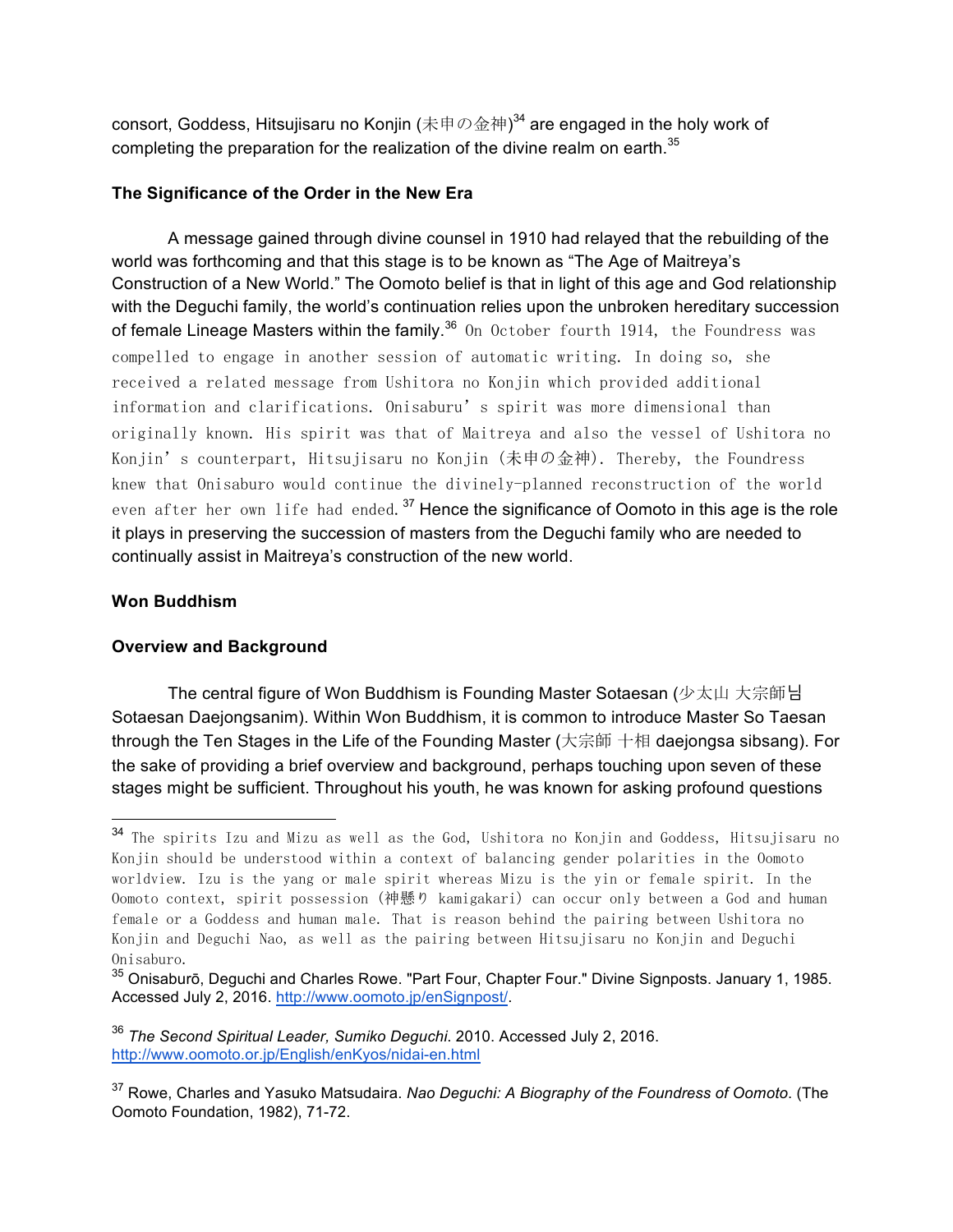and maintaining a high level of morality. Stages two and three demonstrate these traits as Master Sotaesan as an eleven year old spent five years praying in the mountains in hopes of gaining audience with a mountain spirit. In a similar vein, starting at age sixteen he further spent six years looking for a Daoist master or holy sage. Neither of these attempts were fruitful, Master Sotaesan thereby focused entirely on his own practice of spiritual cultivation. In 1916, at age 26, Master Sotaesan achieved enlightenment. After teaching for sometime, a rather complicated but miraculous occurrence was recorded in Won Buddhist history. The various nuances of this event, stage seven in his life known as "Dharma Authentication through the Blood Seal (血印法認相 hyeorin-beobin-sang)," are difficult to explain, but, suffice it to say, Master Sotaesan and nine disciples gained sympathetic resonance with the Dharma realm in 1923. By the time Master Sotaesan has passed away into Nirvāṇa in 1943, he had lived long enough to approve the first draft of "The Principal Book of Won Buddhism ( $\mathbb{E} \#$  jeongjeon)."<sup>38</sup>

There are many different ways to appreciate Won Buddhism. It can be understood as a profoundly progressive religious social movement which addressed issues such as gender equality, agism, and ensuring that all children had access to education.<sup>39</sup> Won Buddhism can also be seen as a reaction to modernity. The founding motto (開教表語 gaegyo pyoeo) of Won Buddhism is "With this Great Opening of matter, Let there be a Great Opening of spirit (物質이 開闢되니 精神을 開闢하자 muljiri gaebyeokdoeni jeongshineul gaebyeokhaja)." The founding motive (開教-動機 gaegyo-donggi) is likewise a reflection on the need for spiritual advancement in this age of technological advancement. It would also be accurate to view Won Buddhism as a reformation of Korean Seon (禪) due to the way in which it presents Seon teachings in common rather than classical language, simplifies ceremonies, and emphasizes practical offerings over symbolic offerings. Won Buddhism is also a thoroughly realized synthesis of Buddhism, Daoism, Confucianism, and other religious thought. It can also be seen as a new religion unto itself. Won Buddhism is quite dynamic in this sense.

## **Eras of Humankind**

The frequent comparison among past, present, and future in Won Buddhism is not systematized as in Caodaism, Yīguàn Dào, and Daesoonjinrihoe. In Won Buddhist scripture, specialized language regarding eras of humanity are uncommon, however some terms which arise multiple times include the aforementioned "great opening of matter" and "great opening of spirit," as well as "scientific civilization (科學文明 gwahak-munmyeong)." The section of "The Principal Book of Won Buddhism" devoted to the "Founding Motive" goes into great detail about Master Sotaesan's concern that material culture grows stronger and stronger while spiritual culture grows weaker. His aim in founding the Won Buddhist order was to teach others how to

 <sup>38</sup> The History of Won Buddhism. Accessed July 3, 2016. http://www.wonbuddhism.org/docs/5.the.wonbuddhist.scriptures/1.History.of.Won.Buddhism.pdf

<sup>39</sup> This issues are explored in - The Principal Book of Won-Buddhism (正典 정전) - Part Two : Doctrine (第 二 敎義編 제2 교의편) - Chapter Three: The Four Essentials (第三章 四要 제3장 사요)。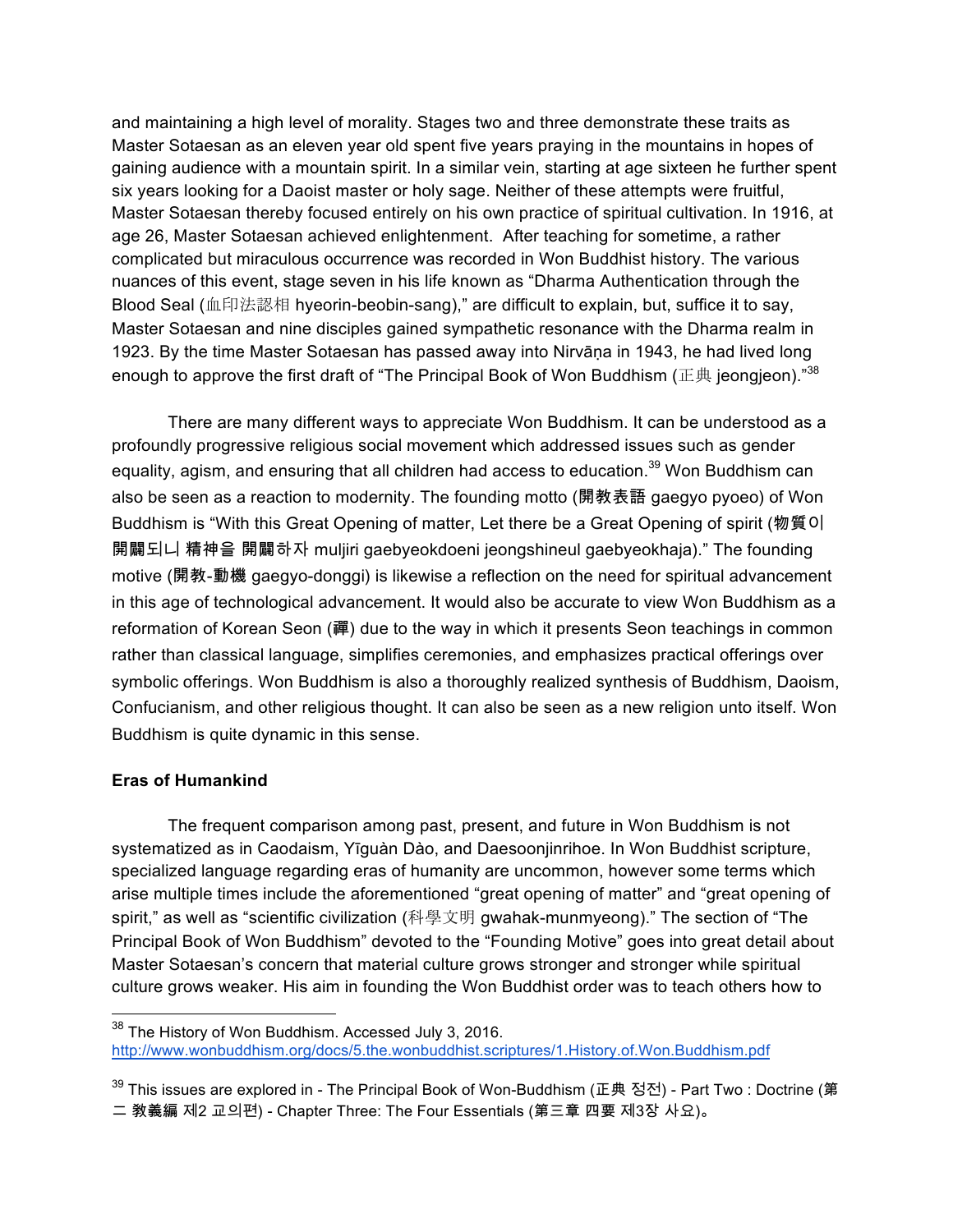be strong in spirit, not become enslaved by material things, and instead utilize material things for proper spiritual means. Won Buddhism has a system of dating known as the Won Era. To give an example, the year 2016 is known as "year 101 of the Won (Buddhist) Era." This reflects the passage of time from the enlightenment of Master Sotaesan. With regard to eschatology in the sense of "end of days," armageddon," etc., it is important to note that Won Buddhism does not make any such assertions about the future. In an writing titled "Introduction to Won Buddhism," Prime Dharma Master Emeritus, Jwasan (左山 上師님 Jwasan Sangsanim) remarks, "(Won Buddhism is) A religion with an optimistic and hopeful outlook of the future, unlike those that have pessimistic eschatologies."<sup>40</sup>

## **The Significance of the Order in the New Era**

Master Sotaesan viewed the religions of his era as having faults in need of reformation, and he further saw the commonalities which prominent religions shared and the possibility of synthesizing religious thought into a new religion which could unify the masses. He also believed his system of Buddhism would provide all practitioners with the opportunity to advance to the highest stages of Dharma rank. Enlightenment therefore is accessible to everyone willing to devote themselves to this reformed system of spiritual cultivation. It was no longer the case that only monastics had any hope of achieving enlightenment. Now of course, Buddhist reformation is quite common, but when Master Sotaesan taught advanced methods of spiritual cultivation to ordinary Buddhist householders, it was truly revolutionary because at that time lay Buddhists mostly just prayed, attended complicated ceremonies, and made symbolic offerings.

# **General Comparisons**

Yīguàn Dào, Caodaism, and Daesoonjinrihoe all share a vast sense of human history and the history of the world itself. Certain periods and stages cover thousands of years and change can occur gradually or suddenly. Oomoto and Won Buddhism, by contrast, juxtapose the current era with the immediate past and make the case for their reformations and holy missions within that framework which is more observable and less speculative.

The sense in which Oomoto's "Age of Maitreya's Construction of a New World" and Daesoonjinrihoe's "Later World" are both viewed as imminent is quite similar in nature. Toward the end of her life, Foundress Deguchi Nao realized that the construction of the new world would not be completed in her lifetime, but she seemed to believe that it could be completed by Sagacious Master Deguchi Onisaburo. Now, the Foundress's great-great-granddaughter, fifth-generation and current Lineage Master, Deguchi Kurenai (出口紅) is still carrying out this holy work and perhaps Oomoto devotees no longer consider the new world to be close on the horizon. By contrast, Daesoonjinrihoe devotees tend to believe that the Later World will arrive in their lifetime.

 <sup>40</sup> *Appendix I. Introduction to Won Buddhism*. *In Korean and English- The Principal Book of Won-Buddhism*. (Department of International Affairs of Won-Buddhist Headquarters, 2008), 277.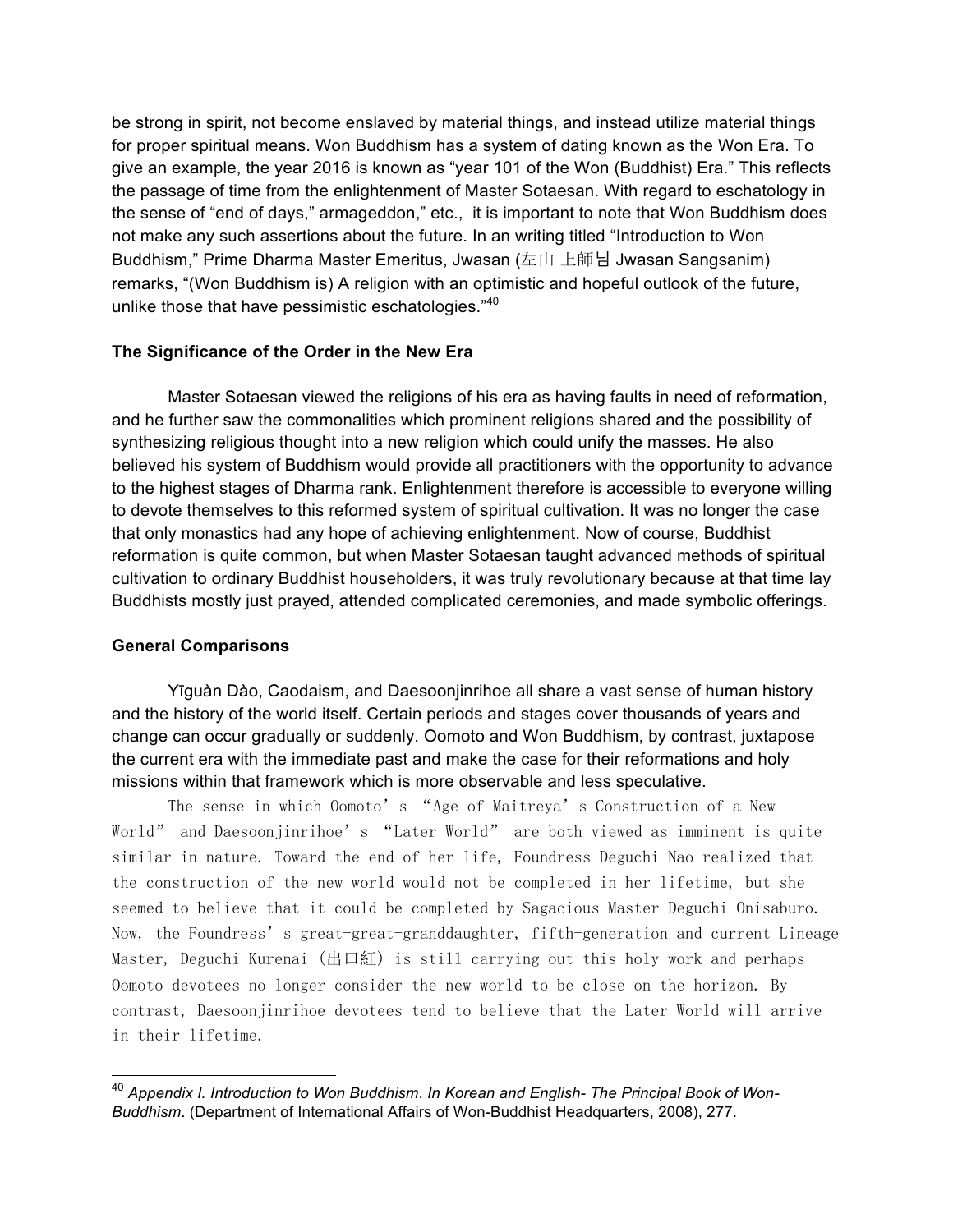## **Key Differences in Shared Terminology**

There are some intriguing instances wherein some of the religions explored in this sample of new Asian religions use the same terminology but the usage itself contains important differences. For example, both Yīguàn Dào and Daesoonjinrihoe use the terms "先天" and "後天 ." In the Yīguàn Dào context, this can be translated into English as "Prior Heaven" and "Posterior Heaven." In the Daesoonjinrihoe context, it is usually translated as the "Former World" and "Later World." In Yīguàn Dào thought, Prior Heaven is in harmony with Dao whereas the Posterior Heaven has grown away from this harmony. During Yīguàn Dào's competition with the automatic writing spiritists in the Phoenix Halls (鸞唐 luán táng), it was claimed that Yīguàn Dào's automatic writing was "Automatic Writing of the Prior Heaven (先天扶乩 xiāntiān fújī)" and thereby able to reach the realm of true principle to receive divine messages from the Supreme Goddess, Wújí Lǎomǔ. The automatic writing of the Phoenix Halls was said to be the "Automatic Writing of Posterior Heaven (後天扶乩 hòutiān fújī)" and thereby only capable of receiving messages from the deities who reside in the realm of spirit.<sup>41</sup> Here the meaning of "後天" is clearly pejorative. In Daesoonjinrihoe, however, since Gang Sangjenim has rectified all the stages of humankind's waning proximity from Dao and revealed His plan to open up a realm for immortals here on earth during the Later World, "後天" in the Daesoonjinrihoe usage has an extremely positive meaning readily akin to paradise or utopia. Part of this is due to differences in soteriology. In Yīguàn Dào, ultimate salvation is achieved through rebirth in the realm of true principle which is separate from the realm of phenomena where humans reside. In Daesoonjinrihoe, ultimate salvation occurs on earth in the Later World when the boundless and eternal realm of immortals is opened.

Daesoonjinrihoe and Yīguàn Dào also share the concept of cosmic time which both groups adopt from the Shào Kāngjié's "The Book of the Thearchical Ruling Order of the World ( 皇極經世書 huángjí jīngshì shū / hwanggeuk gyeongse seo)." Although the usage of the concepts are virtual identical down to even the consistent use of the same numbers, in Yīguàn Dào, the deterioration which begins in the seventh cosmic mega-month and destroys, humanity, earth, and heaven beyond even a trace by the twelfth month is seen as unavoidable. Eternal salvation is gained through rebirth in the realm of principle. In Daesoonjinrihoe, the Later World will open a realm for immortals on earth.<sup>42</sup>

Perhaps not surprisingly given their geographical proximity and similar age, Daesoonjinrihoe and Won Buddhism share some common terminology. One such instance which is related to eras of humankind, is the notion of the "great opening (of an era) (開闢 gaebyeok)." In Won Buddhism gaebyeok is used to describe scientific technology and material culture in the modern era. The Founding Master's desire was that humanity also achieve a great opening of spirit so that the great opening of

 <sup>41</sup>Clart, Philip. *The Phoenix and the Mother: The Interaction of Spirit Writing Cults and Popular Sects in Taiwan*. (Journal of Chinese Religions, no. 25, 1997), 12-13.

<sup>42</sup> *Principle of the Cosmic Change*. Accessed July 2, 2016. http://dsjr.org/?english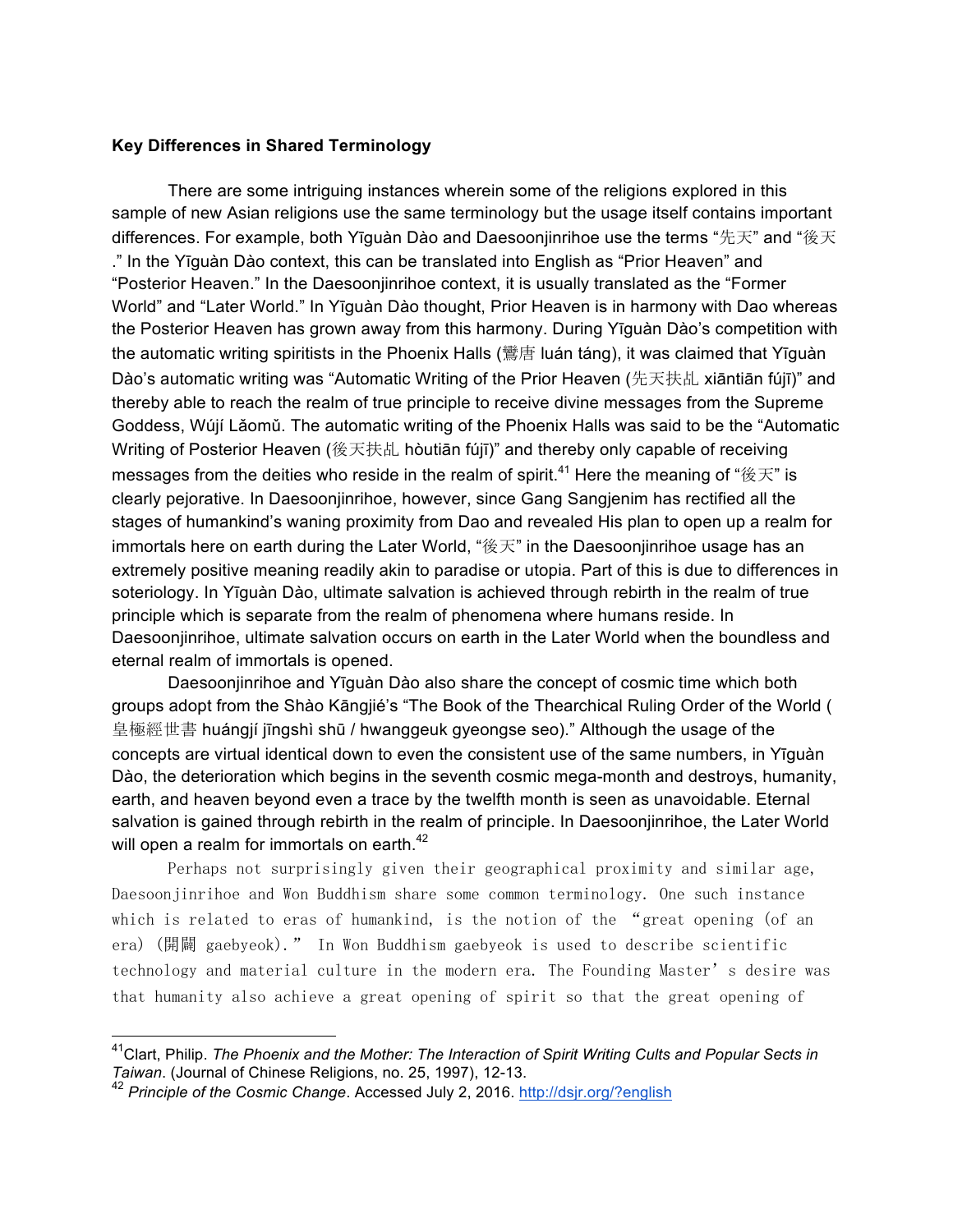matter can be properly utilized. In Daesoonjinrihoe, there is an epithet for Gang Sangjenim wherein He is known as the "Lord of the Great Opening (of the New Era) (開 闢長 gaebyeok-jang)." This refers to His capacity to rectify all the stages of humanity's waning proximity from Dao in the Former World, resolve grudges born from mutual conflict in the past, and redeem humankind. Through mutual life giving, the great opening of a new era is possible wherein a realm for immortal can be opened on earth. Both religions view the creation of a paradise in this world as possible, however, in Daesoonjinrihoe, this is an act of divine intervention, whereas in Won Buddhism, the establishment of that paradise is a human endeavor performed by a community of spiritually advanced individuals.

#### **Conclusion**

There are numerous similarities and likewise no shortage of differences among this sample of new Asian religions regarding their taxonomies of the eras of humanity. It is perhaps no surprise that Yīguàn Dào and Caodaism share many common elements given that both can be traced to Xiāntiān Dào.<sup>43</sup> Daesoonjinrihoe, on the other hand, also has a highly developed taxonomy which categorizes the eras of humankind and also the eras of the world. Given the complexity of these taxonomies, the extremely specific timeframe each provide regarding various eras, and the multiple assertions that each make about the past, present, and future, these taxonomies can be understood as "Categorical Eschatologies." The subtle taxonomies of eras of humanity provided by Oomoto and Won Buddhism are not assertive or particularly speculative. The language utilized regarding past, present, and future in Oomoto and Won Buddhism tends to be more evocative in nature. This relaxed style of categorizing eras of humanity can be described as "Interpretative Eschatologies."

#### **Sources Cited:**

*An Introduction to Daesoonjinrihoe.*Daesoon Institute of Religion & Culture, 2014.

*Appendix I. Introduction to Won Buddhism. In Korean and English- The Principal Book of Won-Buddhism*. Department of International Affairs of Won-Buddhist Headquarters, 2008.

Blagov, Sergei. *Caodaism: Vietnamese Traditionalism and Its Leap into Modernity*. Nova Science Publishers, Inc. 2001.

慈聲橋。《一貫道弟子應有的認識》善書緣, 2014.

 <sup>43</sup> Goossaert, Vincent, and David A. Palmer. *The Religious Question in Modern China*. (Chicago: University of Chicago Press, 2011), 100-102.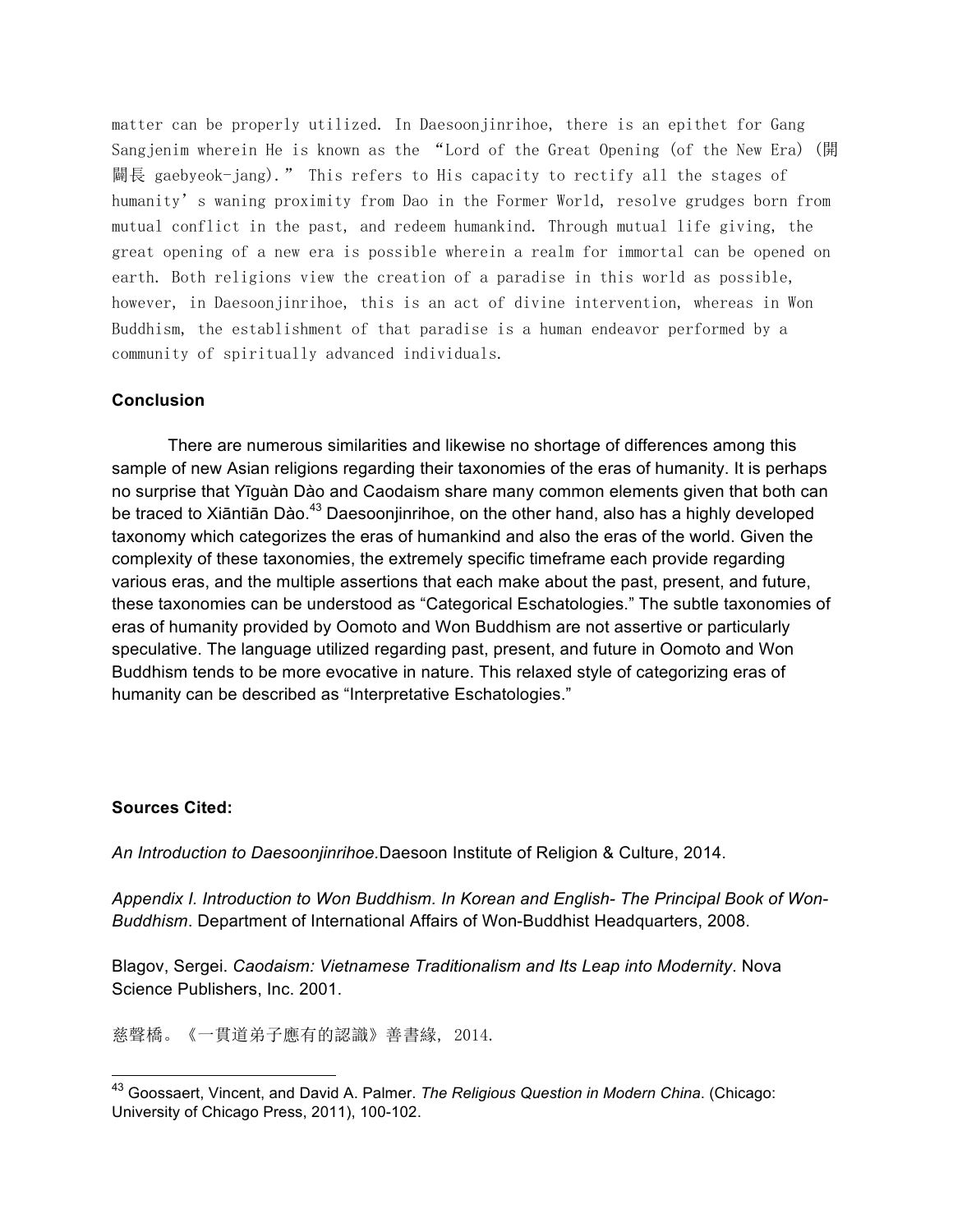Clart, Philip. *The Phoenix and the Mother: The Interaction of Spirit Writing Cults and Popular Sects in Taiwan*. Journal of Chinese Religions, no. 25 (1997).

*Daesoonjinrihoe: The Fellowship of Daesoon Truth*. Daesoon Institute of Religion & Culture, 2010.

대순진리회요람. Accessed June 30, 2016. http://www.idaesoon.or.kr/bible/brochure.asp?PageInfo=M3S04&SubInfo=0400

Deguchi, Kyotaro and Charles Rowe (translator). *The Great Onisaburo Deguchi.* Aiki News, 1998.

*"F- Ba Thời kỳ khai Đạo*." CHƯƠNG III - Ba Đài. Accessed June 30, 2016. http://www.daotam.info/booksv/DichLyCaoDai/NguyenThuy/So3HuyenDieu/so3huyendieu-III.htm

Goossaert, Vincent, and David A. Palmer. *The Religious Question in Modern China*. Chicago: University of Chicago Press, 2011.

Lu, Y., and G. Lang. *Impact of the State on the Evolution of a Sect*. *Sociology of Religion* 67, no. 3 (2006): 249-70. doi:10.1093/socrel/67.3.249.

Lu, Yunfeng. *The Transformation of Yiguan Dao in Taiwan: Adapting to a Changing Religious Economy*. Lanham, MD: Lexington Books, 2008.

《認理歸真》。 臺北縣板橋市: 正一善書出版社。

日新日德崇信佛堂。2009. Accessed June 30, 2016. http://www.gsgd.url.tw/e/page/e005.html

《三寶道義補充教材》。臺北縣板橋市: 正一善書出版社,中華民國91年8月再版。

Rowe, Charles and Yasuko Matsudaira. *Nao Deguchi: A Biography of the Foundress of Oomoto.* The Oomoto Foundation, 1982.

Seiwert, Hubert Michael. *Popular Religious Movements and Heterodox Sects in Chinese History*. Brill, 2003.

*The Second Spiritual Leader, Sumiko Deguchi*. 2010. Accessed July 2, 2016. http://www.oomoto.or.jp/English/enKyos/nidai-en.html

*The Six-Dohsu*(六度數). Accessed July 2, 2016. http://dsjr.org/?english

伍靜妙。《三寶心法(回天之道)》臺北縣板橋市: 正一善書出版社,中華民國84年11月。